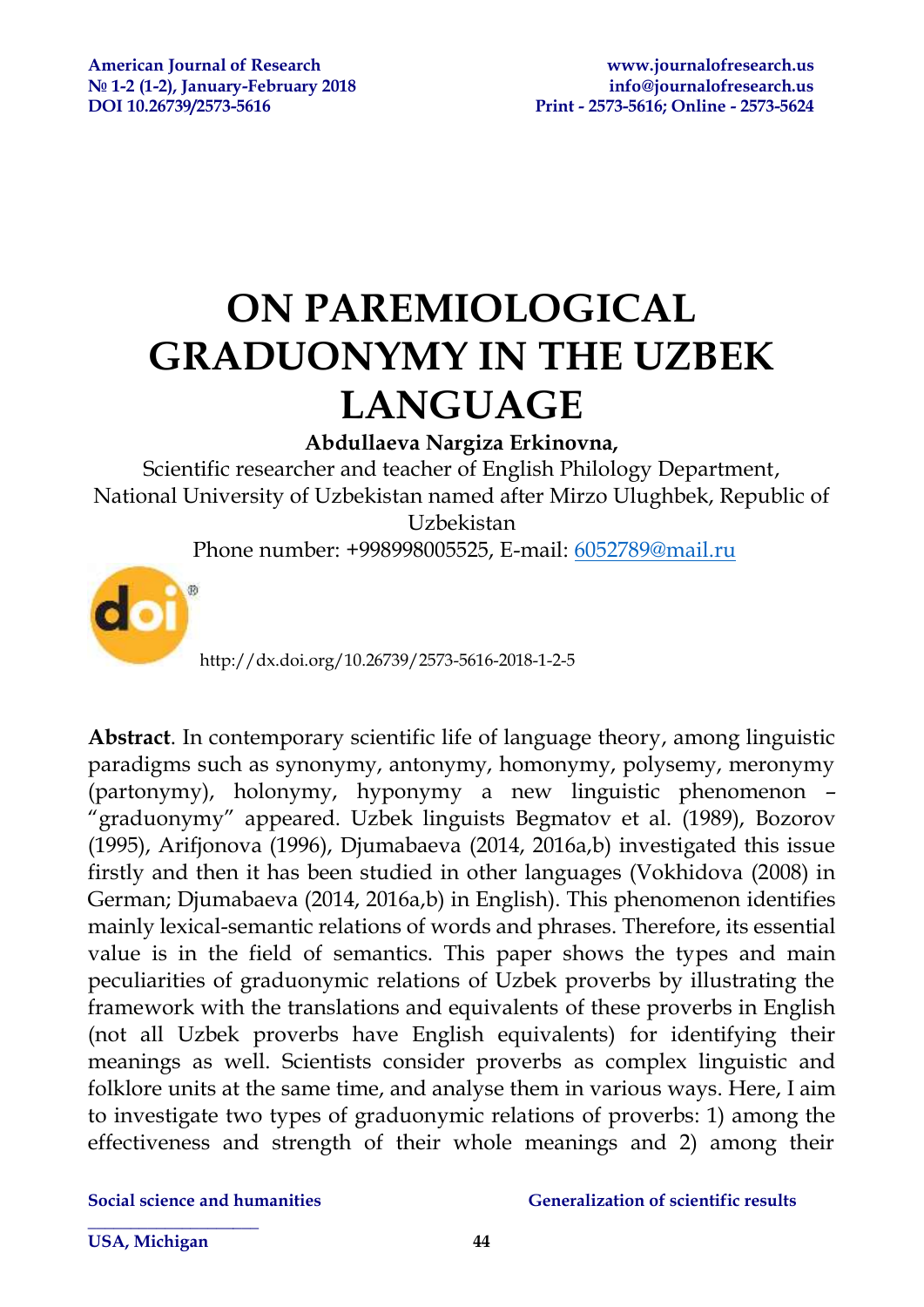components. The results and recommendations of this article provide defining paremiological graduonomy from the semantic point of view.

**Keywords:** semantics, graduonymy, graduonymic relation, graduonym, graduonymic row, paremiology, micrograduonymy, macrograduonymy, quantitave graduonymy, cyclic graduonymy, unique graduonymy.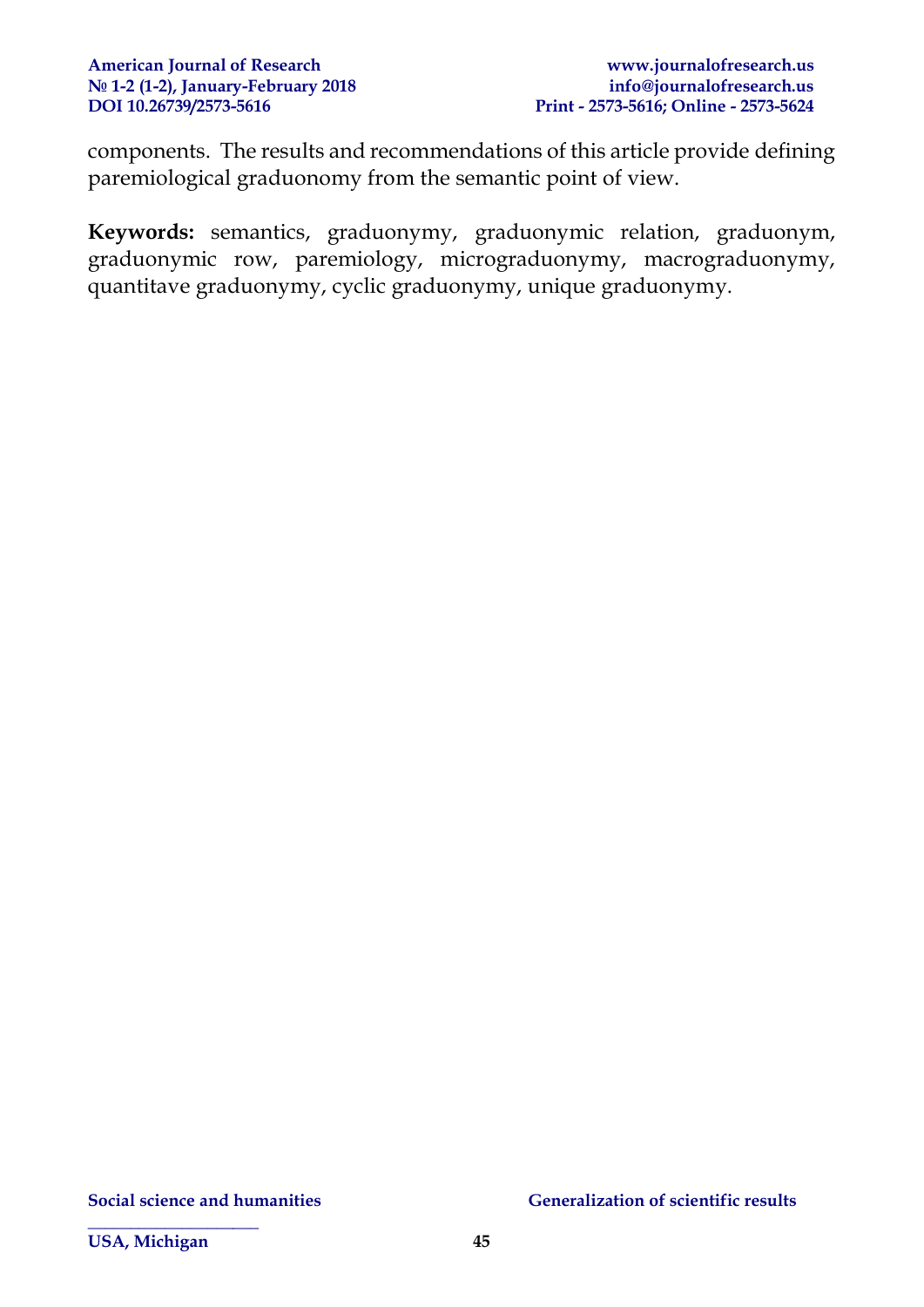#### **American Journal of Research [www.journalofresearch.us](http://www.journalofresearch.us/) № 1-2 (1-2), January-February 2018 [info@journalofresearch.us](mailto:info@journalofresearch.us) DOI 10.26739/2573-5616 Print - 2573-5616; Online - 2573-5624**

*Language without meaning is meaningless. Roman Jacobson*

#### **1. Introduction**

As a complex system, a language includes various linguistic units (phonological, morphological, syntactical, stylistic, lexical, phraseological, etc.) and interrelations among these units in its content. By the time, it has been proved that a natural language is not an abstract system and it cannot be placed in a constant frame because of its permanent changeability. According to the history of linguistics, a language was analysed as one of the means of human communication that follows some certain rules and has obvious unchangeable features that can be contained in one chart. Nevertheless, then it was identified that any language in the world has its complicated peculiarities; there are always some exceptions in its rules. Especially, it was proved that a language is an object with many various units, and their relations and functions, which are remodelling permanently. The main reasons of this process are its ontological and epistemological features. In other words, a human expresses his ideas that are based on the reflection of things and events, which exist in the world, in his mind with the help of his knowledge and worldview by his language. The world is itself complex and changing day by day. Therefore, both human mind that reflects all beings and a language that delivers people's ideas to each other are not simple and fixed structures, but they are complex variables. Moreover, the systematic study of the structure and development of a language – linguistics has also been developing, creating its new theories, rules, disciplines, phenomena and terms for many centuries.

Modern linguistics is waiting solutions of its new issues. These issues cannot be disclosed easily only by creating a new linguistic notion or term and defining its meaning(s) and function(s), but scientists have to implement wide scientific, methodological, philosophical investigations, and, of course, practical experiments to find solutions of linguistic issues as well. It has to be mentioned that successful linguistic investigations have been progressed and are still fulfilling in the world science nowadays. Although those many scientific researches are results of different centuries, they relate to each other directly or indirectly and those all factors help to develop general and applied linguistics more and more.

**Social science and humanities Generalization of scientific results** As we know from the history of linguistics, most of early linguistic investigations were devoted to the study of grammatical features of a language. But then, from the beginning of the XIX century (1814) to the second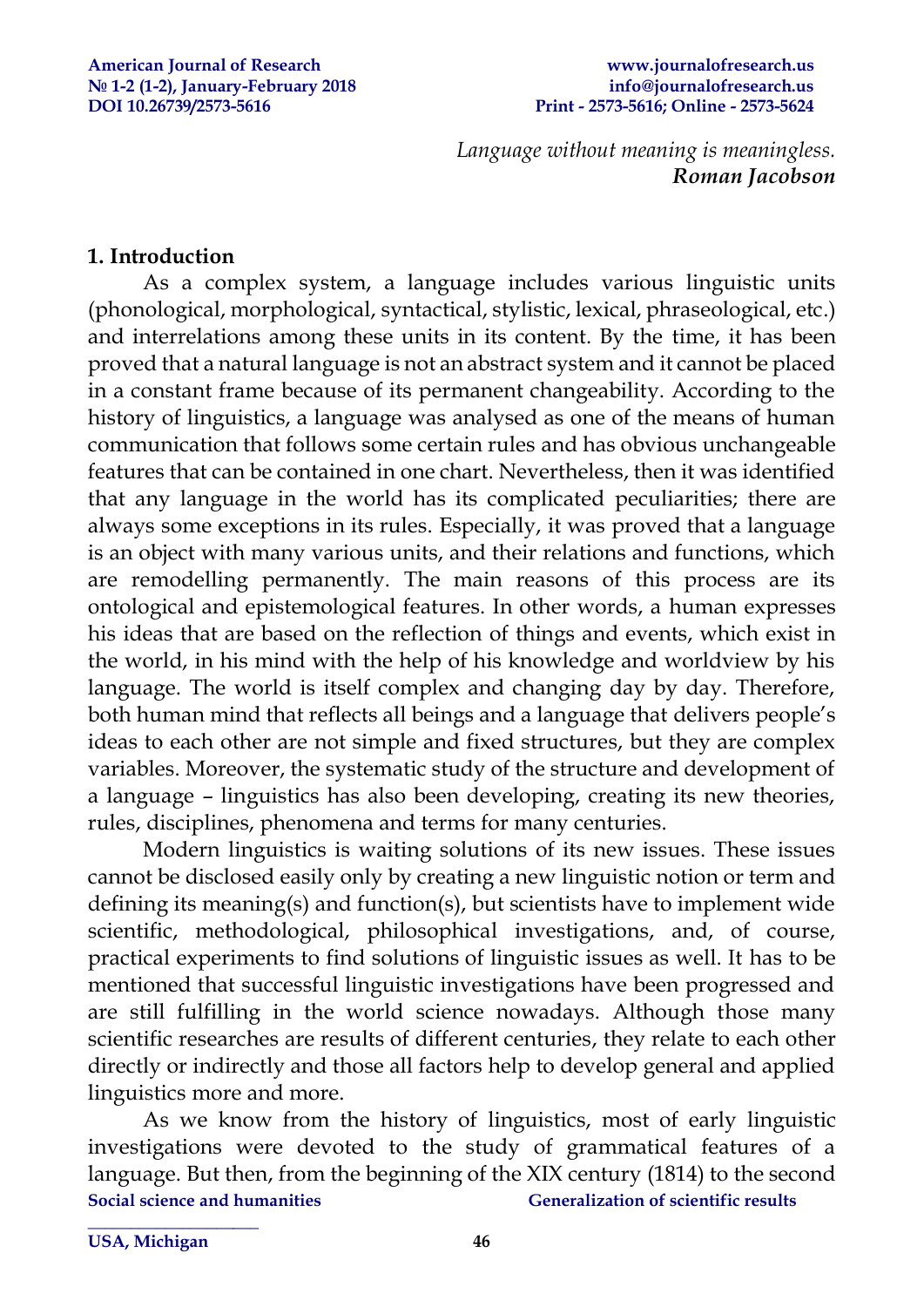quarter of the XX century was the time of comparative-historical and comparative-typological approaches of linguistics as Franz Bopp, Rasmus Rask, Jacob Grimm, Christopher Vostokov, August Schleicher, Hermann Osthoff, Alexander Potebnya, Ferdinand de Saussure, Boduen de Courtenay and other linguists worked on the analyses of both similarities and differences of human languages. As a result, language families and their subtypes were classified according to the degrees of their genetic and historical relationships. However, still there are several natural languages in the world, which have not been studied from the genetic point of view.

 The culmination of the general linguistics progress is seen at the time of Swiss linguist Ferdinand de Saussure's "Course in General Linguistics" (Saussure, 1916). He defines a new science of "semiology" that studies the life of signs within society and he considers that this science is the part of social psychology; as a language is the system of signs, linguistics is the part of semiology (Saussure, 1916). Besides, he distinguishes language from speech, signified from signifier, syntagmatic relations and paradigmatic relations, synchronic axes from diachronic axes, etc. His works provide flourishing of general and structural linguistics, and become the foundation of new fields of linguistics as semiotics (including pragmatics, syntactics and semantics), sociolinguistics, cognitive linguistics, linguo-cultural study, paralinguistics, psycholinguistics, ethnolinguistics, computer linguistics, corpus linguistics and others.

Because of its wide relevance, semiotics is not only the field of linguistics, but also the part of other human sciences. Grzybek conveys semiotics as a branch of science which studies signs, or systems, and the processes of sign generation (semiosis) and usage, has rather been a methodological tool used by individual sciences, interested in a methodological generalization of their results (Grzybek, 2014). Morris outlines three semiotic dimensions in his semiotic studies: 1) the pragmatical dimension, 2) the syntactical dimension, 3) the semantical dimension (Morris, 1938). According to Morris's definitions to these three disciplines, **pragmatics** is concerned with the relation between sign and sign users; **syntactics** is directed towards the formal relations of signs to one another; and **semantics** concentrates on the relations of signs to the objects to which the signs are applicable (Morris, 1938). This paper concentrates reader's attention to the field of semantics of proverbial study.

The area of semantics is very large and it is connected with all other branches of linguistics directly, because it deals with meaning as Allan notes: "Semantics is the study of meaning in human languages" (Allan, 2006). Every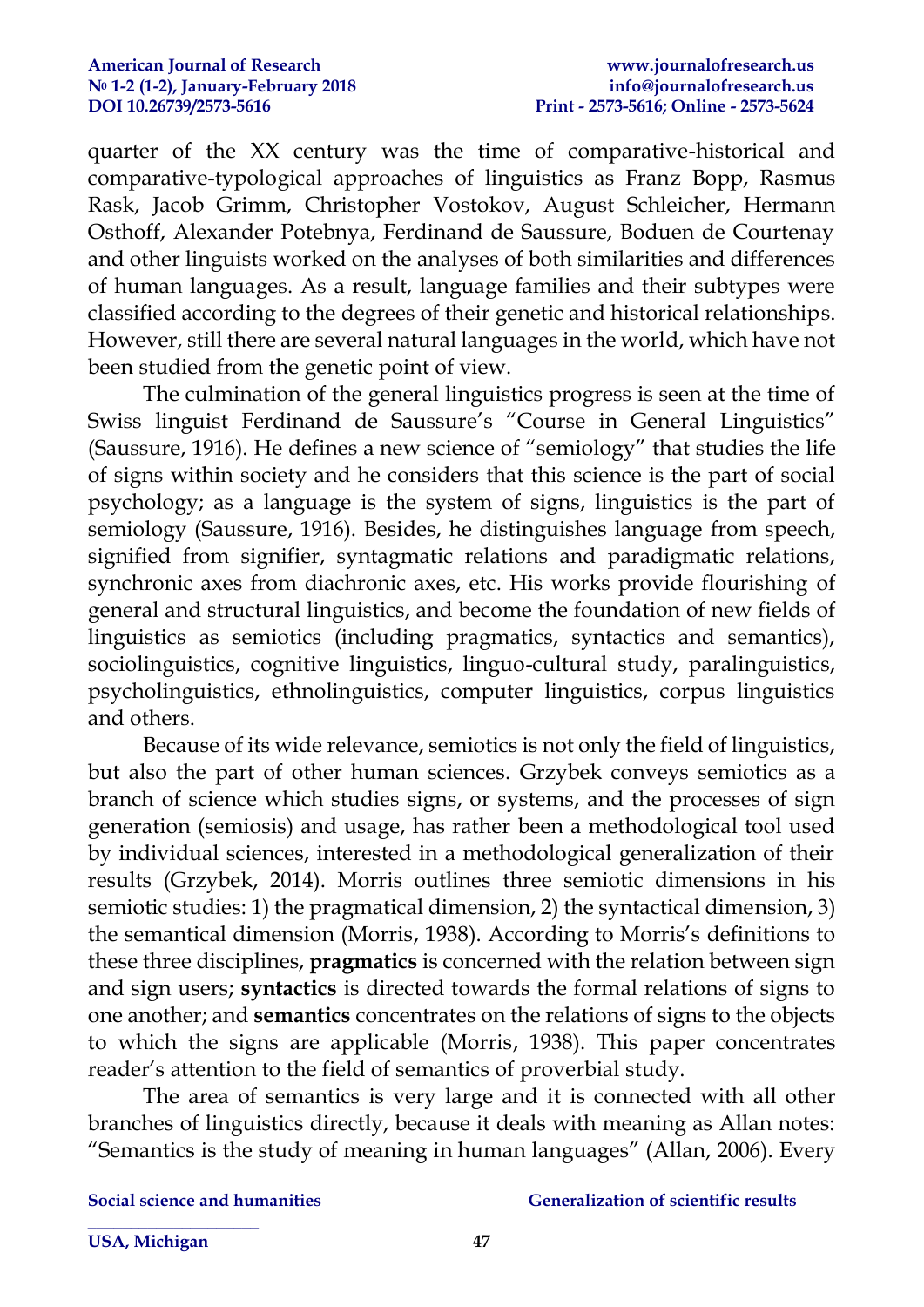notion or object possesses meaning, besides we cannot utter our ideas without meaning. As Allan assumes: "The expression of meaning through language is an essential means of cementing human bonding and of displaying it to others, both at the individual and the community level" (Allan, 2006). If there is not any meaning in our sentences, our intention is indefinite and not understandable for listeners or readers. Taking peculiarities of linguistic units into account, semantics is also divided into some specific subdivisions. Grzybek classifies semantics into four types:

- a) lexical semantics;
- b) sentence semantics;
- c) text semantics;
- d) discourse semantics (Grzybek, 2014).

Each type has its own wide outline of research in any natural language. Moreover, all of them have interrelations among them; in other words, they cannot exist without each other. This paper aims to work in the fields of mainly lexical semantics and partly sentence semantics.

The structure of this paper is as follows. In Section 2, I shall examine one of the new phenomenon of modern linguistics – "graduonymy" from the lexical semantic point of view, differentiate graduonymy from other linguistic notions and paradigms, and define its types and some peculiarities as well. Section 3 is devoted to the study of proverbs, looking back to the history of paremiology and analysing some essential works on this issue as a researcher who is inspired from those works to learn paremiology. I shall use holistic analysis on the investigation of paremiological graduonymy in Section 4. Section 5 concerns the componential analysis of paremiological graduonymy; besides, its subsections defines types of graduonymy that are frequently faced in Uzbek proverbs. I shall illustrate definitions and hypotheses with examples, as well as demonstrating Uzbek proverbs with their word-for word translations (ww) in English and English equivalents (ee) if they have. In Section 6, I shall conclude my paper.

### **2. Graduonymy as a lexical semantic paradigm**

**Social science and humanities Generalization of scientific results \_\_\_\_\_\_\_\_\_\_\_\_\_\_\_\_\_\_\_\_**  In the semantic subfield of lexical semantics in Uzbek linguistics one of the new notions of modern linguistics – "graduonymy" has appeared in the row of lexical-semantic relations among linguistic units such as synonymy, antonymy, homonymy, polysemy, hyponymy, meronymy (partonymy), holonymy, etc. The main stimulus of investigating graduonymy is stepping of linguistics from the empirical (descriptive, explanatory) stage to the dialectical (having relations, essence) stage. In other words, linguistic units are learned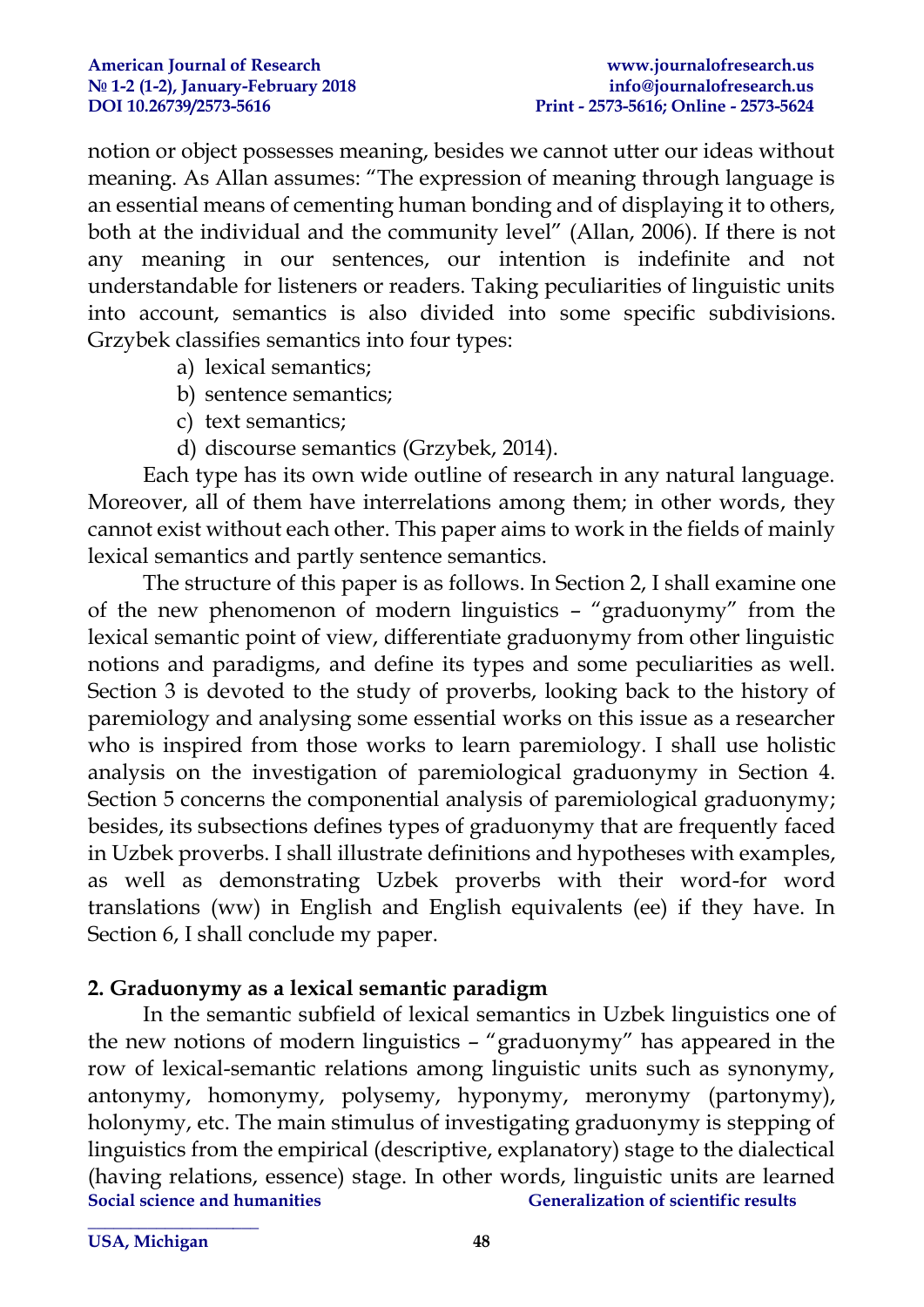not only separately from each other, but also taking their relations among them and their influences to one another into consideration in analysing and identifying them from the linguistic point of view. This methodological process and above mentioned factors are reflecting in both general and applied linguistics now. Particularly, in Uzbek linguistics the paradigm of graduonymy has come into existence based on the logical laws of negation for negation, the unity and fight of contrasts, changing of quantitative variables into qualitative variables, and the law of dialectical logic that means the third is conditional.

**Graduonymy** is defined to be a paradigmatic relation of opposition among linguistic units according to increasing or decreasing of their particular sign (Djumabaeva, 2014).

The notion of graduonymy has its history that began in Trubetskoy's (1960) and Jacobson's (1962) scientific works, which are dedicated to phonology. They analysed gradual oppositions of phonemes taking the degree of their signs into consideration in the phonological system of a language. The Uzbek linguist Giyasov uses the term "leksik gradual oppozitsiyalar" (lexical gradual oppositions) that reflects gradual oppositions in the semantic features of lexemes in the Uzbek language (*tuzuk – durust – yaxshi – ajoyib; chiroyli – ko'rkam – suluv – go'zal – zebo*) (Giyasov, 1986).

The term "graduonymy" was firstly used in 1989 in the Uzbek linguistics as one type of the semantic relations of words and it was marked as lexical graduonymy. Based on the types of semantic relations that are implemented among words, words are divided into lexical-semantic groups (LSG). Moreover, the term *"graduonymy"* is formed artificially by adding the suffix *" onymy"* as in the other terms of lexical-semantic paradigms such as "synonymy", "antonymy", "hyponymy" to the Latin word *"gradus"* ("degree", "level") (Begmatov et al., 1989).

Graduonymic relations exist not only among lexical units, but also among other linguistic layers and their units in any language, so it is a universal notion of a general linguistics. Several scientists have proved this hypothesis; especially, in the Uzbek linguistics (Bozorov, 1995; Djumabaeva, 2014, 2016a,b) its investigation has wide encompassment. This paper concerns only about lexical graduonymy.

The row or scale that contains graduonyms is called **graduonymic row** or **graduonymic scale** (Djumabaeva 2016a). Djumabaeva emphasises that there are synonymic relations among the units situated on the right or left side of a graduonymic row's dominant and sometimes antonymic relations among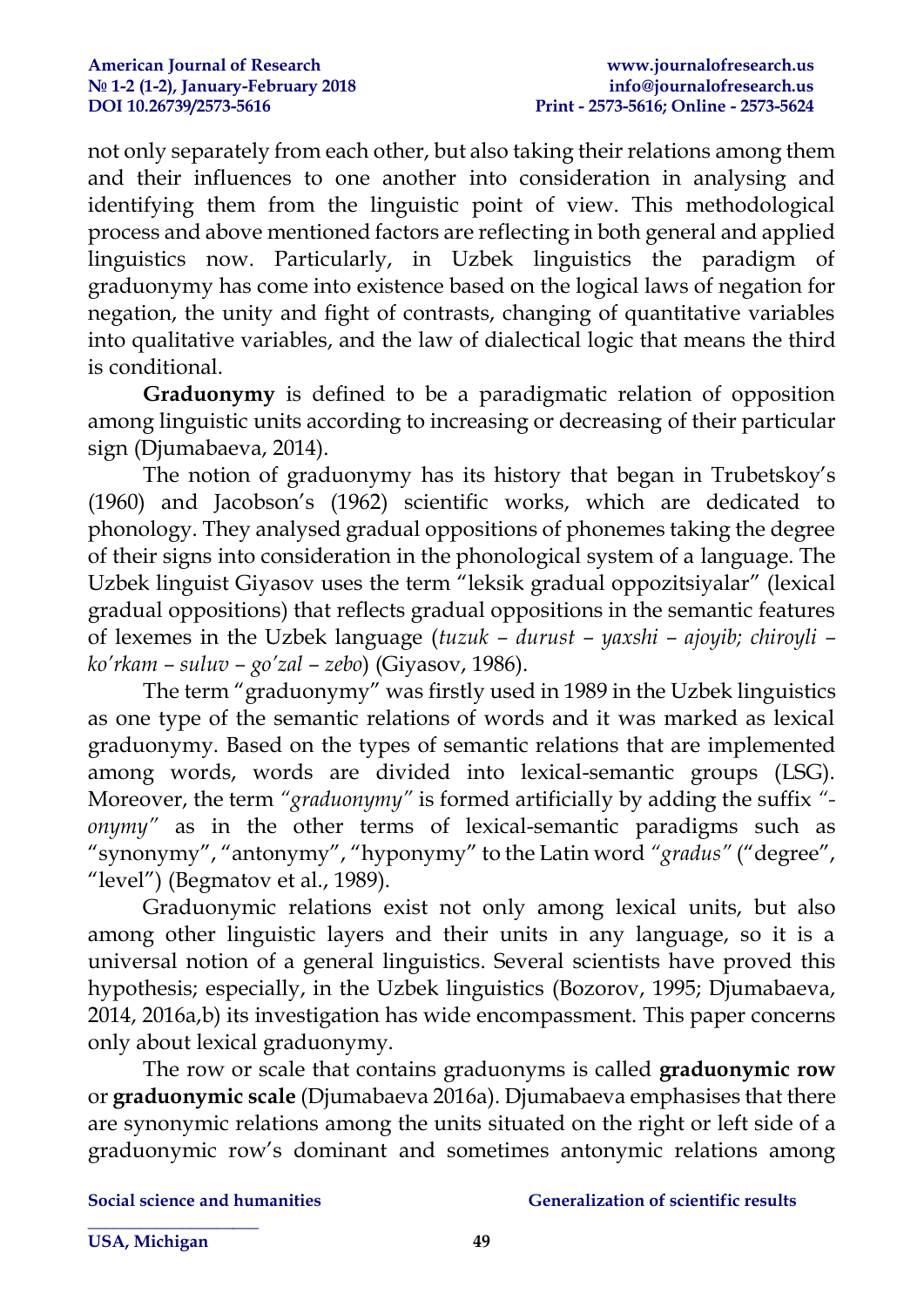graduonyms placed on the opposite sides of a graduonymic row, eg.: *tiny – small – medium – big – enormous – gigantic* (Djumabaeva 2016b). Here *tiny* and *small*, and *big, enormous* and *gigantic* are synonyms; *medium* is dominant, *tiny* and *gigantic*, *tiny* and *enormous*, *small* and *big* are antonyms. There are also some graduonymic row in which we cannot find antonymic relations, eg.: *egg – chicken – hen/cock; lake – tributary – river – sea – ocean.* As Djumabaeva mentions a graduonymic row has to contain not less than three graduonyms; graduonymic rows that contain synonymic and antonymic relations are called "macrograduonymic rows", graduonymic rows that have only synonyms are called "micrograduonymic rows" (Djumabaeva 2016a). Nevertheless, one should clarify that graduonymy and synonymy are not same paradigms: synonymy is based on the sameness of meanings; graduonymic relations are built on the opposition of meanings.

It should be noted, there are some linguistic phenomena that can be confused as having similarity to the notion of graduonymy. For example, according to its sense climax (gradation) looks like graduonymy:

"Climax is an arrangement of sentences (or of homogeneous parts of one sentence) which secures a gradual increase in significance, importance, or emotional tension in the utterance, as in: *It was a lovely city, a beautiful city, a veritable gem of city.*" (Galperin, 1971). Galperin clarifies three types of climax: logical climax, emotional climax, quantitative climax; and all of them are kinds of stylistic means, because all of them are seen in a text. Differs from climax graduonymy does not define the relation of words or sentences in a text; it is a pure linguistic paradigm which exists without a text or discourse. Moreover, the issues of intensification, hyperbole and gradation also possess some features that resemble graduonymy, but all of them are seen in a text or discourse. Therefore, they are learned as the notions of speech, but only graduonymy is the phenomenon of a language.

Bierwisch uses the term of "gradation" for degrees of adjectives in his book "The Semantics of Gradation". In his work he conveys comparative, equative, superlative degrees of adjectives and some adverbs in the German and English languages with their semantic and syntactical features as in the following examples:

*Fritz ist kleiner als Hans.*

*Fritz is shorter than Hans* (Bierwisch, 1989).

Kennedy and McNally investigate semantics of gradable predicates that can be used with degree modifiers (eg.: *well, much, very*) in a context and some scale structures dealing contextual usage of adjectives and adverbs (Kennedy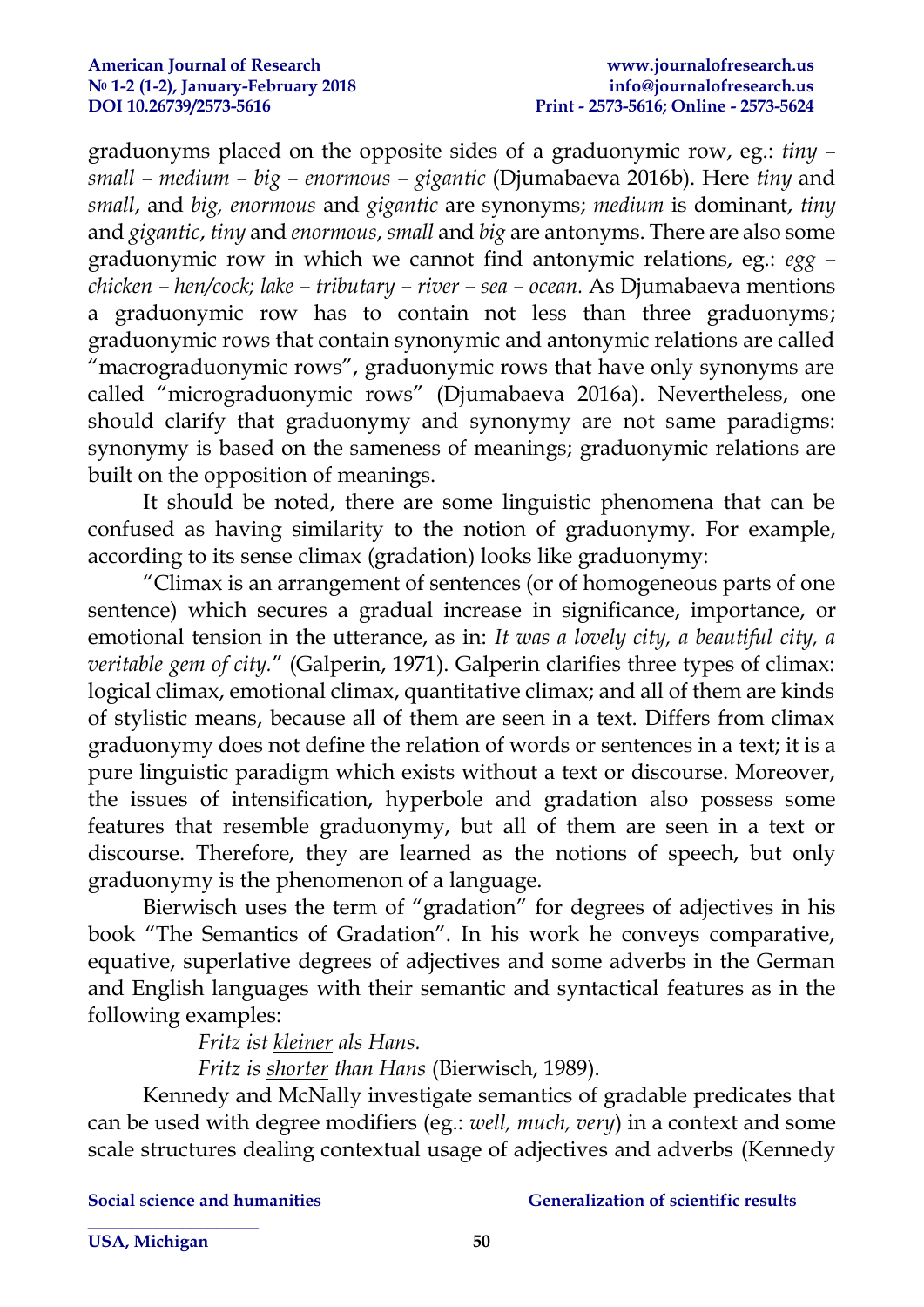and McNally, 2005). Still, one cannot think that those theories link with the paradigm of graduonymy as it is a pure lexical notion.

Russian linguists Yespersen (1958), Katsnelson (1965) and Stepanov (1975) gives some ideas and examples, which are about the issue of graduonymy (eg.: *истощённый – тощий – худой – сухопарый – нормальный – упитанный - полный*).

In English linguistics, Cruse conveys some linguistic states that contain hierarchical arrangement in his prominent theoretical book "Lexical Semantics". Cruse demonstrates the non-branching hierarchy of levels constituting a sentence as follows:

sentence level clause level phrase level word level morpheme level (Cruse, 1986)

Besides, Cruse distinguishes several types of lexical units according to their semantic hierarchic relations and sequences based on degrees of a scaled property, which have resemblance with some types of graduonyms (they will be seen in Section 5):

- lexical chains (have pure linear ordering): *shoulder – upper arm – elbow – forearm – wrist – hand; birth – childhood – adolescence – adulthood – old age – death; beginning – middle – end; ocean – sea – lake – pond – puddle*;
- lexical helices (have hybrid linear/cyclical ordering): *Sunday – Monday – Tuesday – Wednesday – Thursday – Friday – Saturday; spring – summerautumn – winter; morning – afternoon – evening – night*;
- lexical circles (lack of top and bottom lexical units, there is no unique item related in the relevant way to all the other items in the set): *red – purple – blue – green – yellow – orange – red – purple - …* (the order of these lexemes is repeated again and again in a circle direction);
- rank-terms (have discontinuous scale; in other words, lexical units vary in discrete jumps): *general – colonel – major – captain – lieutenant – ….; first – second – third – fourth – sixth – …; half – third – quarter – fifth – sixth – …; twins – triplets – quadruplets – quintuplets – sextuplets – …*;
- degree-terms (non-gradable continuous (vary continuously) scale): *mound – hillock – hill – mountain; fail – pass – credit – distinction; baby – child – adolescent – adult; egg – caterpillar – chrysalis – butterfly*;
- grade-terms (gradable continuous (vary continuously) scale): *freezing –cold – cool – warm – hot – scorching; atrocious – bad – indifferent – average*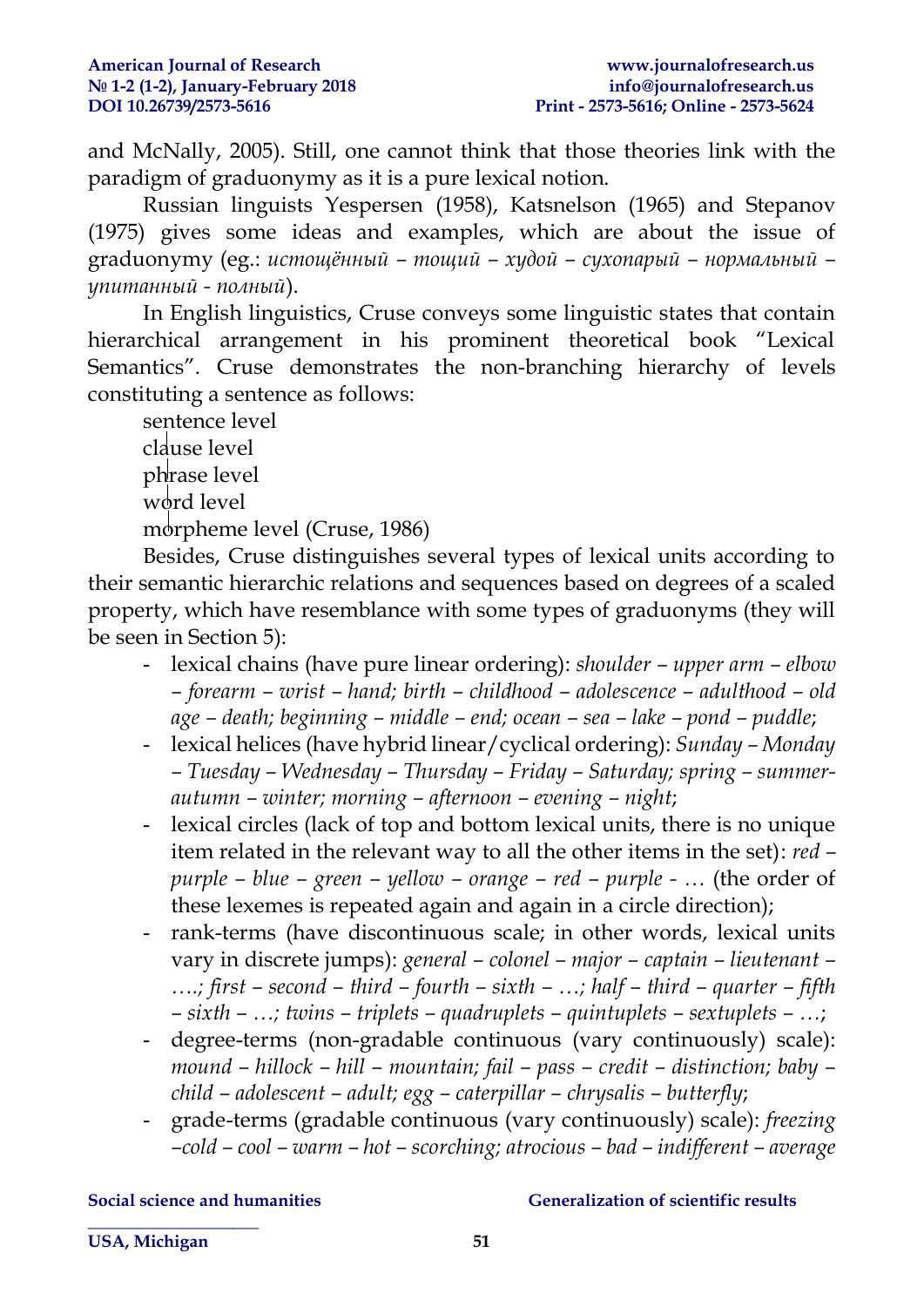*– fair – good – excellent; minuscule – tiny – small – big – huge – gigantic* (Cruse, 1986; Cruse, 2002).

All these lexical groups reflect features of lexical graduonymy as follows:

(1) there are neither intensifying words, nor affixes to form gradual order of lexical units;

(2) hierarchic relations of words are constructed based on not their contextual meanings, but their lexical meanings;

(3) the members of these rows differ from each other by their degree of quality and quantity;

(4) the members of each row are gathered around one seme.

Several Uzbek linguists have investigated on the issue of graduonymy: its features, its similarity and difference from other linguistic notions. Besides, as it was mentioned above, it was proved that graduonymy is a universal linguistic phenomenon that can be felt in any linguistic layer (phonological, morphological, syntactical, stylistic, lexical, phraseological, etc.) of a language.

From the philosophical point of view, graduonymy exists in the world in incredible number and variety; so a human mind is too weak to reflect all of them in it, otherwise the number of lexemes and linguistic units become very many that human mind cannot remember them at all. According to the dialectical and ontological bases of graduonymy, it is found in a language mainly in a lexical type of it.

Uzbek linguist Bozorov explains the dialectics of form and meaning of linguistic units as in the following graph, and classifies nine groups of lexical units by clarifying lexical-semantic relations of them as follows:

"Meaning (sense) (M): sameness (S)  $\rightarrow$  differentiation (D)  $\rightarrow$  opposition (O)

Form (sound form) (F): sameness (S)  $\rightarrow$  differentiation (D)  $\rightarrow$  opposition (O)

- 1) FS MS: repeated words
- 2) FS MD: polysemy
- 3) FS MO: enantiosemy (auto-antonymy), homonymy
- 4) FD MS: doublets
- 5) FD MD: paronymy
- 6) FD MO: antonymy
- 7) FO MS: subtypes of doublets
- 8) FO MD: subtypes of synonyms
- 9) FO MO: subtypes of antonyms" (Bozorov, 1995. The author's translation from Uzbek into English).

Taking into consideration that graduonymy is also a type of lexicalsemantic relations, it has a place in above-mentioned combination as well. As

**\_\_\_\_\_\_\_\_\_\_\_\_\_\_\_\_\_\_\_\_** 

#### **Social science and humanities Generalization of scientific results**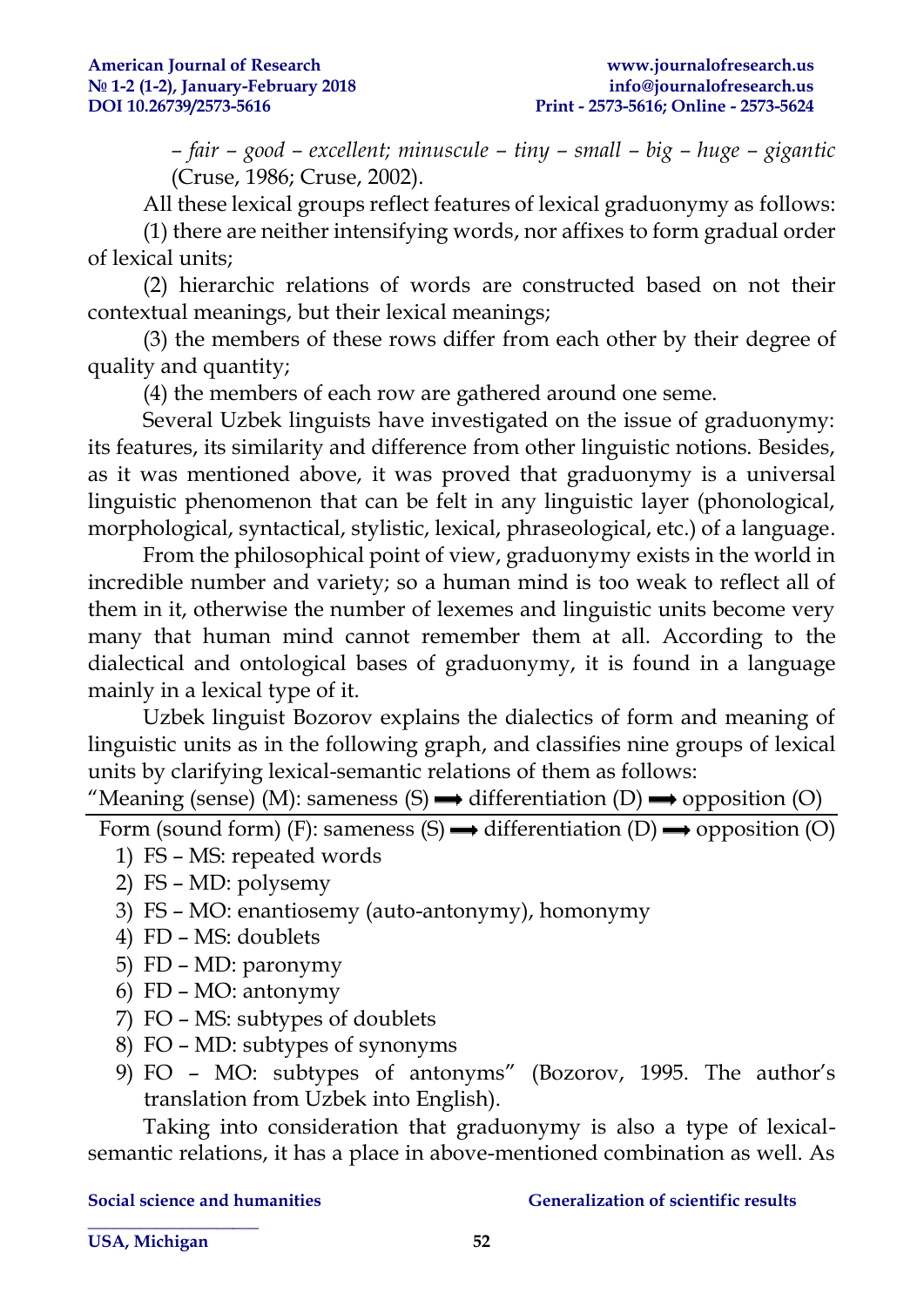graduonyms do not repeat each other in form, have frequently synonymic and sometimes antonymic relations, graduonymy may reflect this complex combination:

 $FO<sup>1</sup> - MD<sup>1</sup> \longrightarrow FO<sup>n</sup> - MD<sup>n</sup> \longrightarrow FO<sup>m</sup> - MO<sup>m</sup>$ : graduonymy

Opposition in form and differentiation in meaning is the constant feature of graduonymy (*ocean – sea – lake – pond – puddle*), opposition in both form and meaning is characteristic to some graduonymic rows (*freezing – cold – cool – warm – hot – scorching*). Relations of lexical meanings of words, which are enlivened in a human brain separated from context, lie in the process of lexical graduonymy. A graduonymic row contains words that name things, events, and sign-quality having semantic similarity and same social value, but varying in quantitative factors. Arifjonova notes graduonyms are gathered around one leading word, which is called "dominant" (as in *wide – normal – narrow, big – medium - small*); sometimes dominants do not occur in graduonymic rows and they can substitute all members of those graduonymic rows. She gives the following example in Uzbek: the lexeme of *"ayol" (woman)* is a dominant in the graduonymic row of *qiz (girl) – juvon (young married woman) – xotin (middle-aged married woman) – kampir (old woman)* (Arifjonova, 1996)*.* Here, the word *"ayol" (woman)* can express all members of this graduonymic row. Additionally, Arifjonova emphasises the following peculiarities of lexical graduonymy:

- any member of a graduonymic row remembers the meanings of other members;
- only one of the members of a graduonymic row can be chosen and used in a particular context;
- graduonyms of a lexical graduonymic row are similar in meaning, but every member differs from the others with its private feature;
- graduonyms of one row can take the same position in speech:

*Darcha (A hatch) / Eshik (A door) / Darvoza (A gate) qurildi (was built).* (Arifjonova, 1996. The author's translation from Uzbek into English).

Paying attention to these features of lexical graduonymy one can feel that this phenomenon defines paradigmatic relation of lexical units as they have concrete lexical-semantic senses in a language.

### **3. Paremiology**

**Social science and humanities Generalization of scientific results \_\_\_\_\_\_\_\_\_\_\_\_\_\_\_\_\_\_\_\_**  The **proverb** is a complex unit of a language reflecting human life experiences and practice, his attitude towards society, history, culture, mentality, ethic and esthetical senses, positive and negative characters. It is "a traditional figurative saying which can form a complete utterance on its own"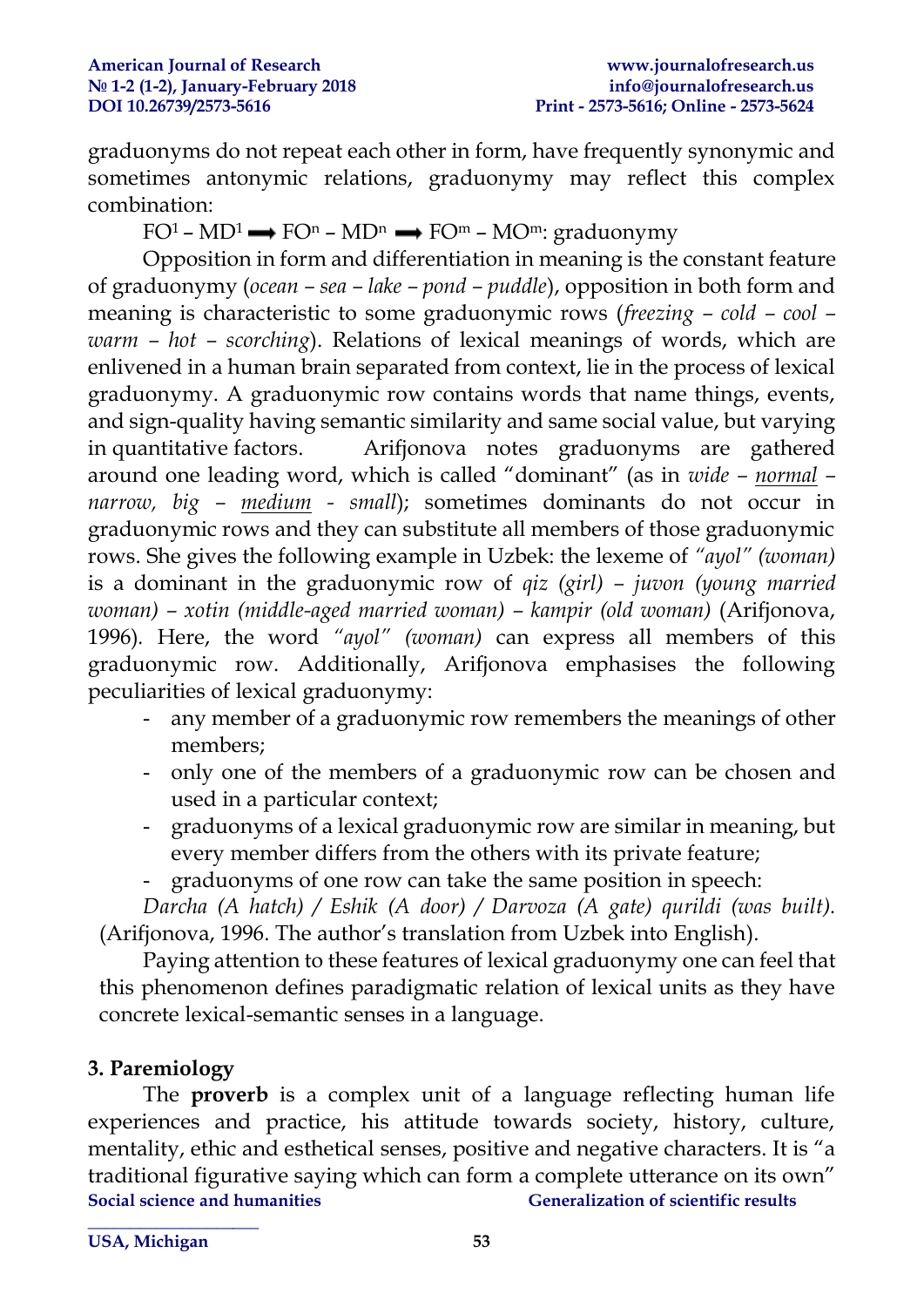(Norrick, 2014). During many centuries, proverbs are formed and polished to constitute compact and short poetic forms. They possess the peculiarities of dialectical unity of form and meaning; besides, often rhyme and figurative stylistic devices (mainly metaphor), sometimes polysemy is characteristic to them. Every nation gathers huge culture and experience of life during many ages, and hand down it as national heritage to their generation. Proverbs are also parts of national heritage.

The study of proverbs, sayings and aphorisms is called "paremiology", which is taken from the Greek word *paroimia* (proverb, maxim, saw) [\(https://en.wikipedia.org/wiki/Paremiology#cite\\_note-1\)](https://en.wikipedia.org/wiki/Paremiology#cite_note-1). Paremiography studies collecting them and creating proverbial dictionaries respectively. A number of paremiologists have examined various aspects of proverbs; I intend to mention some of them being essential to be connected with the current work briefly.

Although proverbs are short in form, they express broad sense of human life. The origin of proverbs is controversial issue that whether they are created by an individual or by the nation which they belong to. Mieder assumes that they are not created by the folk but rather by an individual and identifies four major sources of common European proverbs (Mieder, 2014). He cites about formation of proverbs:

"Proverbs, like riddles, jokes, or fairy tales do not fall out of the sky and neither are they products of a mythical soul of the folk. Instead they are always coined by an individual whether intentionally or unintentionally. If the statement contains an element of truth or wisdom, and if it exhibits one or more proverbial markers [parallelism, rhyme, alliteration, ellipsis, metaphor, etc.], it might "catch on" and be used first in a small family circle, and subsequently in a village, a city, a region, a country, a continent, and eventually the world. The global spread of proverbs is not a pipe dream, since certain ancient proverbs have in fact spread to many parts of the world. Today, with the incredible power of mass media, a newly formulated proverb-like statement might become a bona fide proverb relatively quickly by way of the radio, television, and print media. As with verbal folklore in general, the original statement might well be varied a bit as it gets picked up and becomes ever more an anonymous proverb whose wording, structure, style, and metaphor are such that it is memorable" (Mieder, 2004).

Agreeing with Mieder, I want to add that proverbs may be created on the bases of some traditional events or religious stories as well. Therefore, we can meet some historical and religious names; it might be names of people, saints,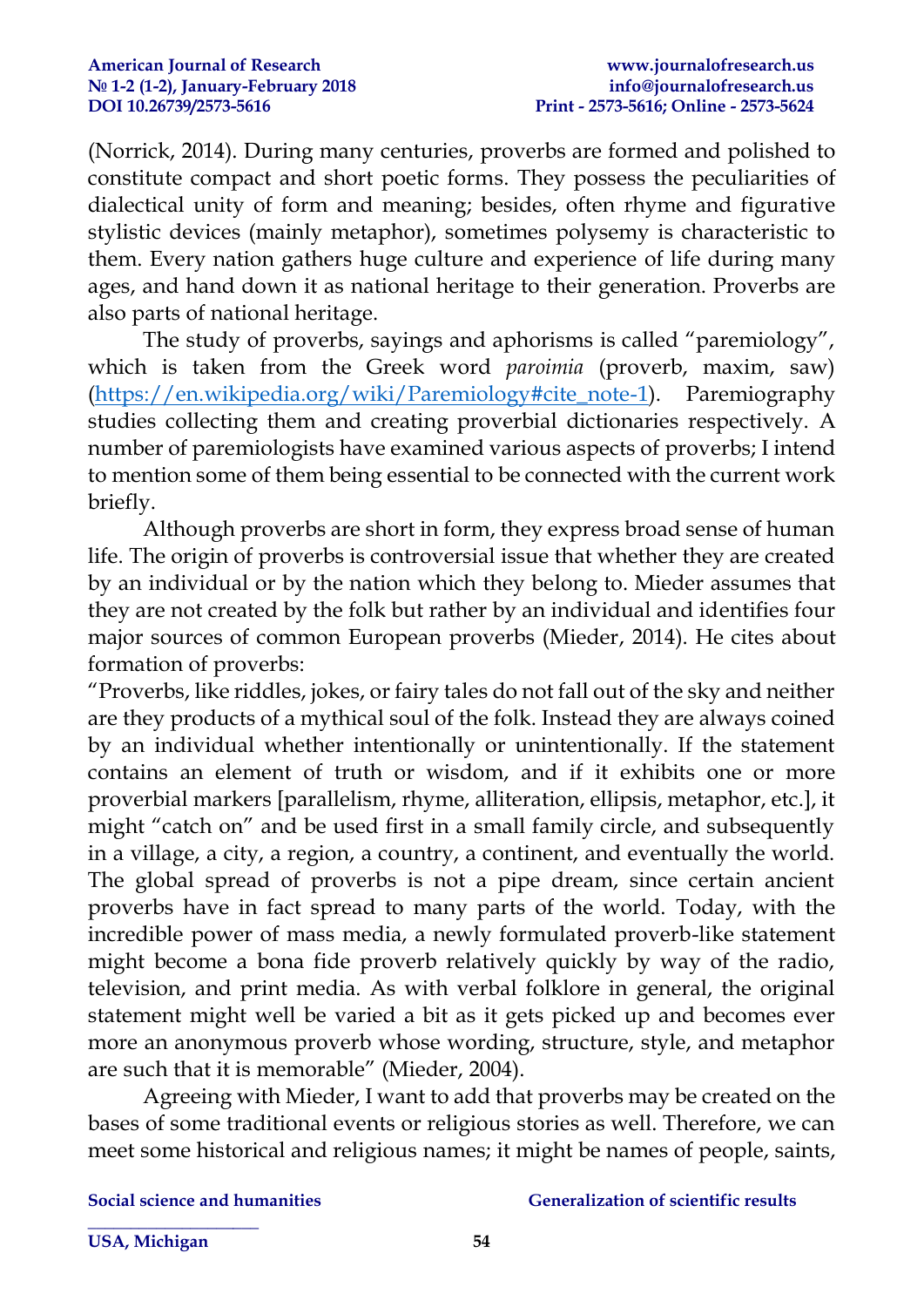places, wars and other events in proverbial contents as in *Homer sometimes nods, When in Rome, do as the Romans do* in English; *Bir ko'ngil imorati – ming Makka ziyorati (ww: Making happy one soul is equal to visiting Makkah a thousand times), Gap desa qop-qop, ish desa Samarqanddan top (ww: He can speak sackfully, but, if he has to work, you might find him in Samarkand (he runs away))* in Uzbek.

Having analysed the features of proverbs Norrick clarifies their traditionality, self-containedness, didactic content, fixed form, poetic features, polysemy, connotation, imagery, syntactic features, discourse features and stylistic features (pun, hyperbole, irony, tautology, paradox, etc.) (Norrick, 2014). He argues that proverbs are little texts complete in themselves; their cultural salience provides one's interest in cross-cultural comparison; from the linguistic point of view proverbs unite features of the lexeme, sentence, set phrase, collocation, even text and quote (Norrick, 2014). Because of all these features, proverbs are seen to be a multi-branched issue of both linguistics and folklore.

Moreover, structural features of proverbs (Dundes, 1975; Coinnigh, 2014), the study of proverbs from the folklore point of view (Taylor, 1950), categorization of proverbs (Kuusi, 1972; Permyakov, 1979; Lauhakangas, 2014), semiotic and semantic aspects of proverbs (Cryzbek. 2014), pragmatic and stylistic aspects of proverbs (Jesenšek, 2014), cognitive aspects of proverbs (Lewandowska and Antos, 2014), paremiological minimum (Ďurčo, 2014), proverbs from a corpus linguistic point of view (Steyer, 2014), proverbs in literature (Mieder and Bryan, 1996; Doyle, 2014), proverbs in mass media (Konstantinova, 2008, 2014), proverbs in foreign language teaching (Nuessel, 2003; Fiedler, 2014) and other themes have been learned and still being investigated deeply in the field of paremiology. A great deal of proverbial collections and different types (encyclopaedic, bilingual, etymological, etc.) of proverbial dictionaries have been created for many years in a lot of world languages as well.

### **4. Holistic analysis of paremiological graduonymy**

As it was mentioned above, one can find polysemic proverbs in a language. Norrick cites the example of the English proverb *A rolling stone gathers no moss* having two standard interpretations: 1) *a person on the move remains young* and 2) *a person on the move remains poor* (Norrick, 2014)*.*  Furthermore, proverbs may show synonymic and antonymic relations, too. For instance:

(1)*East or west home is best. ≈ There's no place like home.*

**Social science and humanities Generalization of scientific results \_\_\_\_\_\_\_\_\_\_\_\_\_\_\_\_\_\_\_\_**  (2)*A man is known by the company he keeps. ≈ Birds of feather flock together.*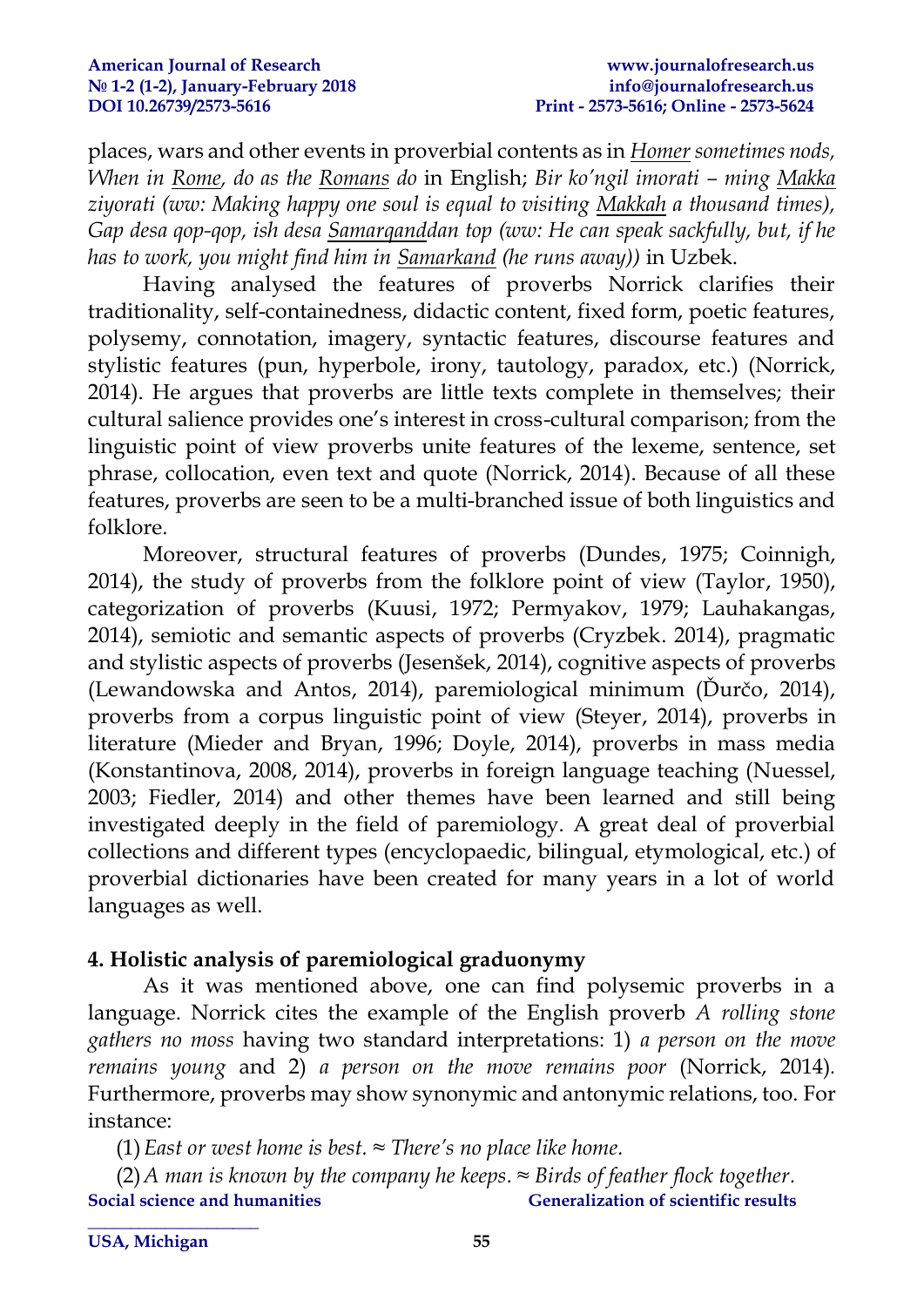- (3) Strike when the iron is hot.  $\leftrightarrow$  *Slow and steady wins the race.*
- (4)*A friend in court is better than a penny in purse. ↔ Friends are thieves of time.*

Synonymic relations are seen in (1) and (2) pairs of proverbs, (3) and (4) are antonymous proverbs accordingly. There are also synonymic and antonymic proverbs in any natural language as well as in the Uzbek language:

- (5)*Avval o'yla, keyin so'yla. (*ww = ee: *First think, then speak.) ≈ Yetti o'lchab bir kes. (*ww: *Measure seven times then cut once. ee: Look before you leap.)*
- (6)*Birlashgan o'zar, birlashmagan to'zar. (*ww: *United group will win, separated group will fail.* ee: *In unity there is strength.) ≈ Birlashgan daryo bo'lar, Tarqalgan irmoq bo'lar. (*ww: *United group is a river, separated group is a tributary.* ee: *In unity there is strength.)*
- (7)*Hisoblashgan do'st emas. (*ww: *A friend does not count what he spends for his friend.* ee: *Between friends all is common.) ↔ Hisobli do'st ayrilmas. (*ww: *No debt makes long friendship*. ee: *Short debts make long friends.)*
- (8) *O'ychi o'yini o'ylaguncha tavakkalchi ishini bitiradi. (*ww: *While you are thinking the risk-taker finishes his work.* ee: *Strike when the iron is hot.*)  $\leftrightarrow$ *Sabrning tagi sariq oltin. (*ww: *Under patience there is yellow gold.* ee: *Slow and steady wins the race.)*

Since synonymic and antonymic relations occur among proverbs, and graduonymy often involves synonymy and sometimes antonymy in its content there are also graduonymic relations among proverbs. Graduonymic relations of proverbs might be analysed in two ways: holistically and by componential approach.

Holistic approach examines proverbial content as an internally homogenous entity (Grzybek, 2014). Considering a proverb as a complex superstructure according to their sense, their semantic content is essential to be analysed in this approach. Here I aim to test Uzbek proverbs possessing semantic graduonymic relations among them.

In Uzbek linguistics Povali (1975), Berdiyorov and Rasulov (1984), Gasunaeva (1988), Sodikova (1993, 2005), Karomatov and Karomatova (2000), Mirzo (2000), Ibrohim (2002), Mirzayev et al. (2005), Abdusamatov and Hamidkhonova (2006), Madayev (2007) and some other scientists worked on proverbial research and created several paremiographic dictionaries. Such kind of works are being continued nowadays, too.

**Social science and humanities Generalization of scientific results \_\_\_\_\_\_\_\_\_\_\_\_\_\_\_\_\_\_\_\_**  The Uzbek language is rich in proverbs and they are often poetic. Comparing them with English proverbs one can see that Uzbek proverbs have longer contents which includes frequently two or four lines as a poem. Thematic classifications of English and Uzbek proverbs are also different, some themes of Uzbek proverbs are not found in English proverbial heritage or vice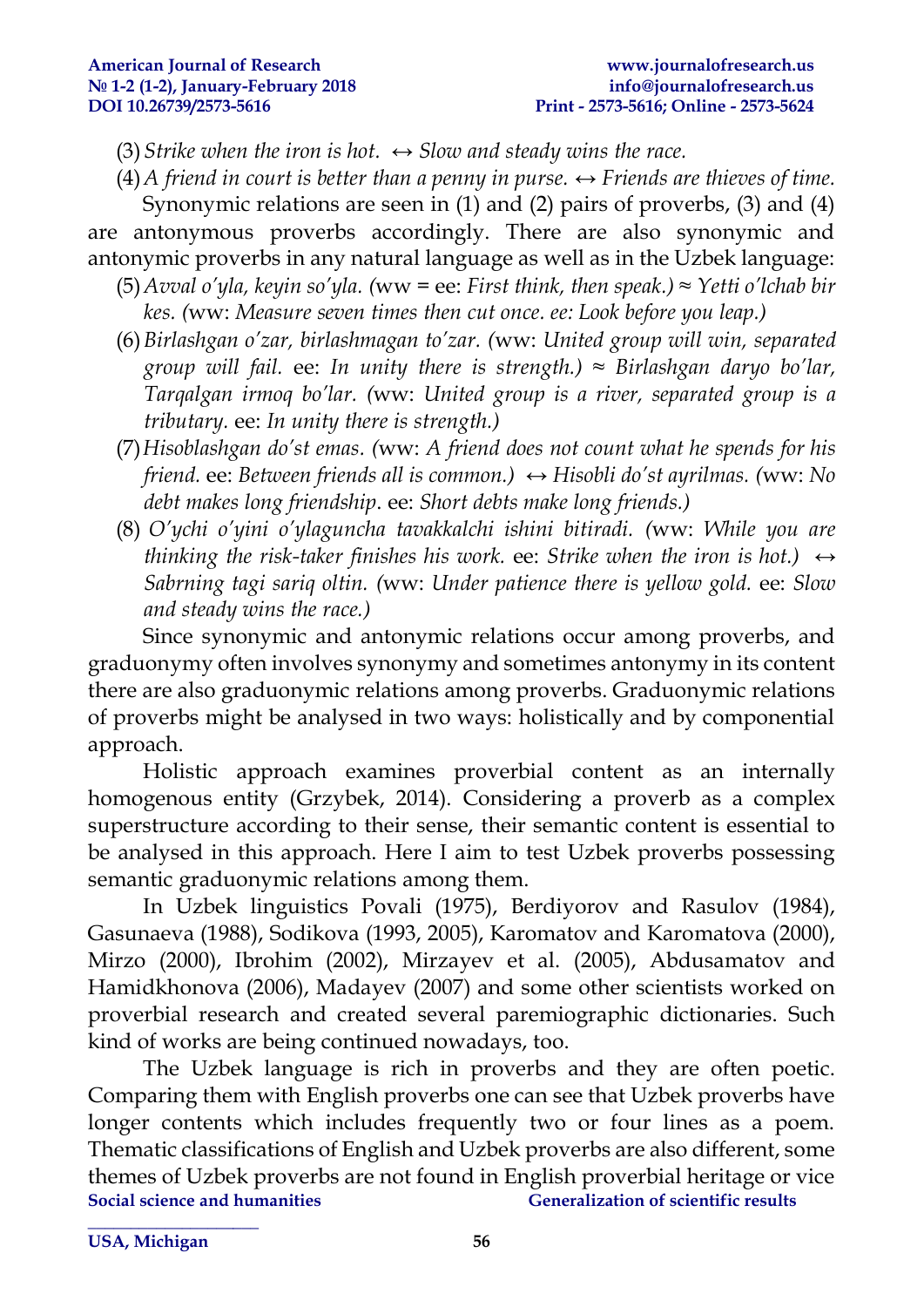versa because of the difference between English and Uzbek culture and mentality. The proverbs about loving motherland, good and evil, friend and enemy, family, love, hardworking, patience, brave and coward, wise and fool are found in a great number in both languages. For analysing graduonymic relations of proverbs holistically, some Uzbek proverbs on the theme of "wise and fool" will be taken as examples:

(9)*Dono o'ylab aytar,*

*Nodon o'ynab.*

ww: *The wise thinks while speaking, the fool plays while speaking.* ee: *As the fool thinks, so the bell clinks.*

- (10) *Dono aql so'rab horimas, Nodon nozin qilib bormas.* ww: *The wise always asks wit, the fool is too capricious to ask wit.*  ee: *Folly is wise in her own eyes.*
	- (11) *Dono so'ziga bino qo'yar, Nodon o'ziga.* ww: *The wise is proud of his word, the fool is proud of himself.* ee: *The fool does think he is wise, but the wise man knows himself to be a fool.*
	- (12) *Ahmoq aql o'rgatar.* ww: *A fool teaches.* ee: *A fool is counted wise when he is silent.*
	- (13) *Ahmoq otdan tushsa ham, egardan tushmas.* ww: *Although the fool comes down from a horse, he does not come down from the saddle.* ee: *Fools will be fools.*
	- (14) *Ahmoqqa aytgan bilan gap uqmas, Xarsangga qoqqan bilan mix o'tmas.* ww: *A fool does not listen your sentence, a nail cannot cut stone.* ee: *Send a fool to the market, and a fool he will return.*

Having considered their semantic sense the Uzbek proverb (9) owns less semantic effectiveness and emotionality than the proverb (10). The proverb (11) is more touchable than (10) respectively. So, from the proverbs (9) to (14) their semantic strength increases gradually. Besides, the proverbs (9), (10), (11) are mainly used in literal sources (poems, stories, novels) while the proverbs (12), (13), (14) often possess oral usage in everyday conversations accordingly. One can find a lot of examples for such kind of graduonymic relations of paremiological semantics in any human language.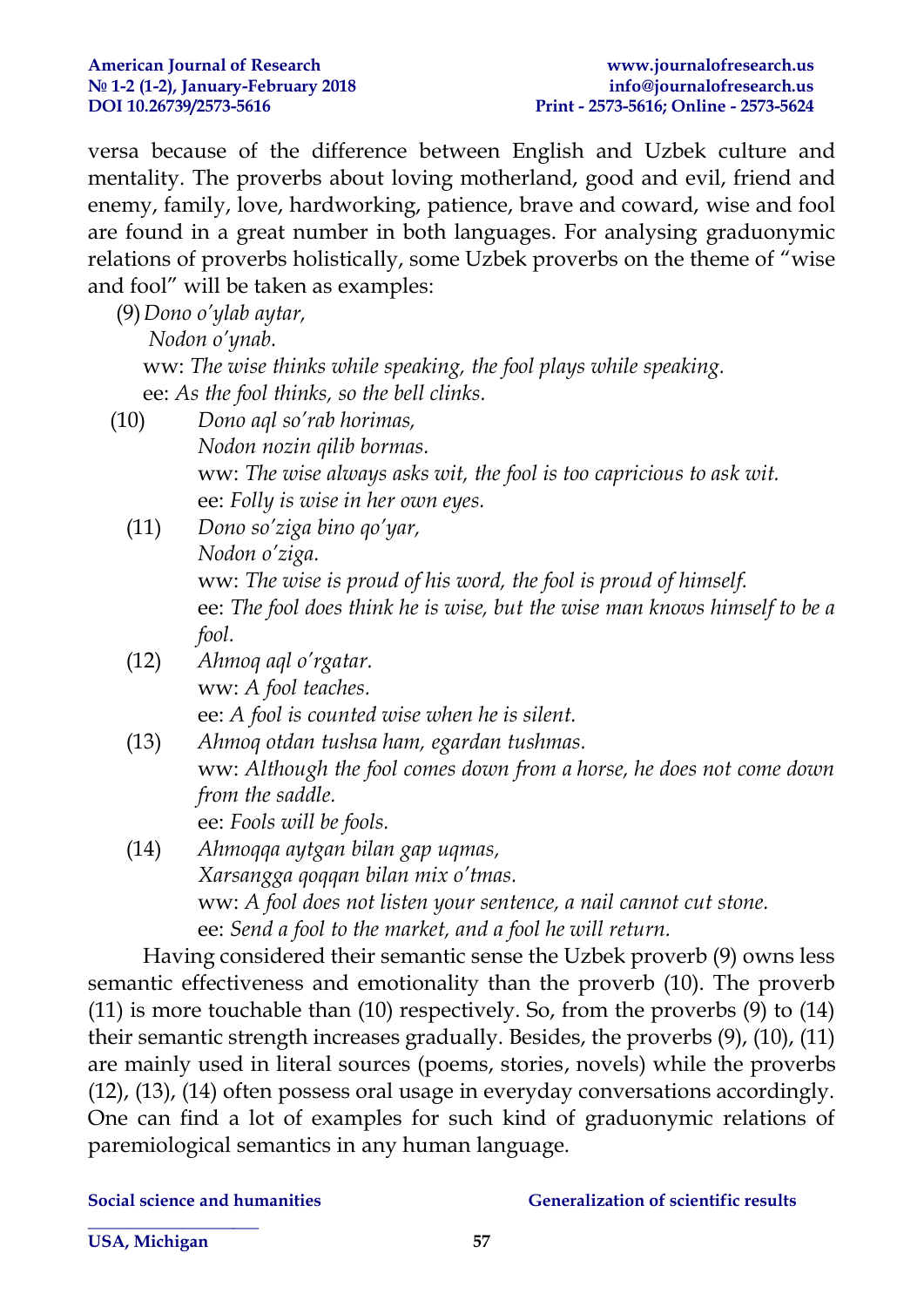However, the holistic approach of paremiological graduonymy is seen to be very abstract. Because a proverb can manipulate its meaning according to speaker's intention or conversational speech acts in different contexts. It may face to some semantic change in a particular discourse, too. Therefore, considering their all semantic features one cannot declare that graduonymic relations among proverbs are concrete since they show variable semantic peculiarities in real usage of a language by a speaker and a listener.

### **5. Componential analysis of paremiological graduonymy**

Having mentioned above, a proverb owns a complex content that is considered to be equal to a sentence because of its complete utterance and grammatical structure in spite of its elliptical features. The sense of proverbs can be understood easily and quickly since they are used repeatedly by the folk in everyday conversation.

The role of its components is essential having an influence on the meaning of proverbs although they express literal, referential, figurative (metaphorical) or contextual meaning in different situations. Investigating graduonymic relations among the components of proverbs may provide results that are more obvious from the semantic point of view. There are plenty of proverbs with graduonym components in both English and Uzbek. For instance, in the English language:

- (15) *A black hen lays a white egg.*
- (16) *Hope is a good breakfast, but a bad supper.*
- (17) *An hour in the morning is worth two in the evening.*
- (18) *East or west, home is best.*

In (15) there are members of the graduonymic row of *hen/cock – chick – egg* that is named "decreasing micrograduonymy". In (16) two graduonymic relations are felt: *good – normal – bad* (macrograduonymy) and *breakfast – dinner – supper* (cyclic graduonymy). The proverb (17) also reflects two graduonymic relations: *an/one – two – three – four – …* (quantitative graduonymy) and *morning – afternoon – evening – night* (cyclic graduonymy). The cyclic graduonymy is seen in (18): *east – south – west – north* (for further information about English proverbs with graduonyms see Abdullaeva, 2017). Comparing types of graduonymic relations with above mentioned Cruse's classification, we can realize that members of some micrograduonymic rows are given as "lexical chains" and some of them as "degree-terms"; much of macrograduonymic lexical units are given as "grade-terms" and some of them as "lexical chains"; cyclic graduonyms are called "lexical helices" and "lexical circles"; and some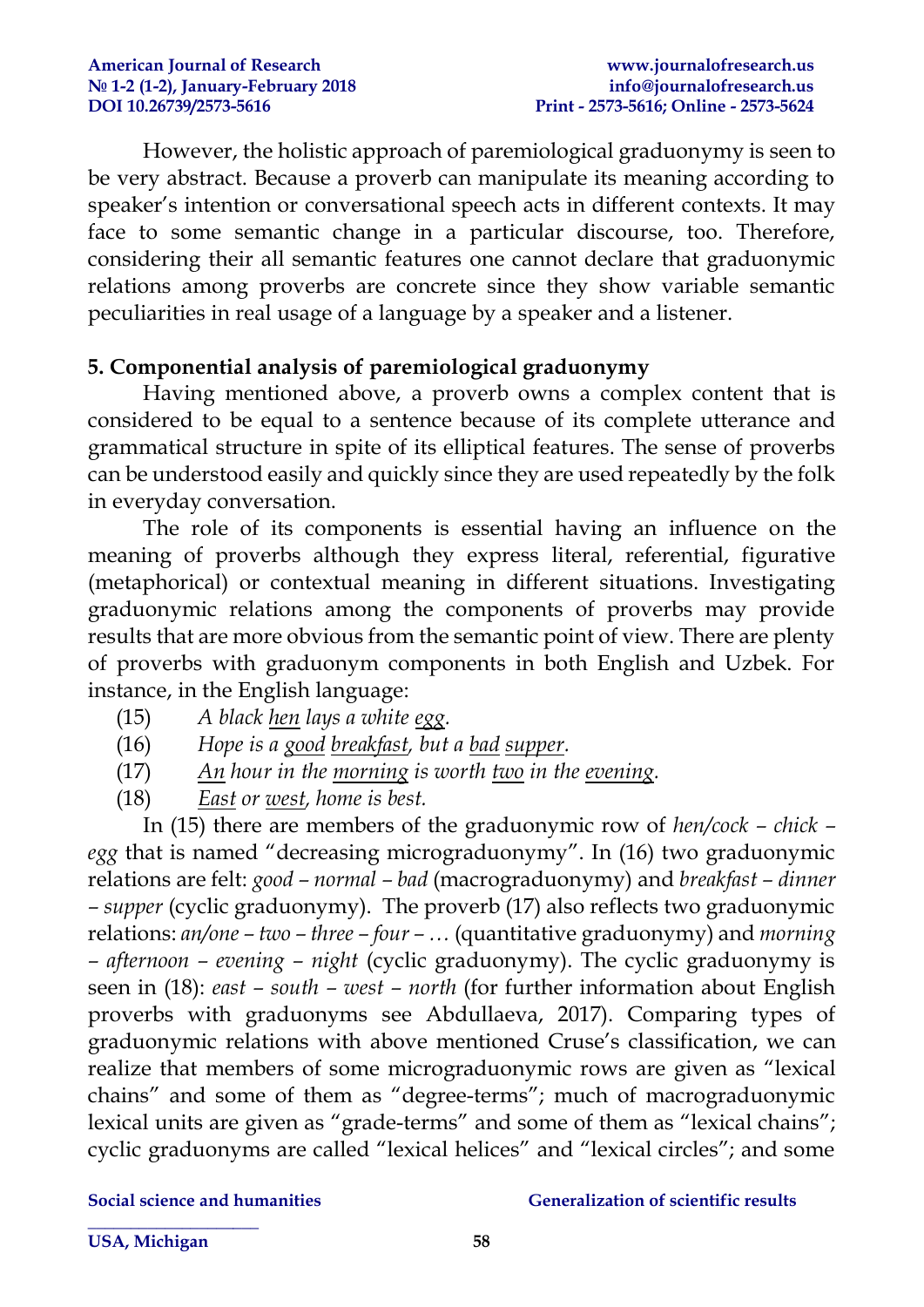quantitative graduonyms are called "rank-terms" accordingly in his works (Cruse, 1986; Cruse, 2002).

Since the aim of this paper is to analyse paremiological graduonymy in the Uzbek language, I shall study the types of graduonymy that are frequently seen in Uzbek proverbs.

### **5.1. Increasing and decreasing micrograduonymy in Uzbek proverbs**

Much seen type of graduonymy is micrograduonymy and it includes increasing and decreasing types according to the direction of its semantic change. Possessing only synonymic relations members of a micrograduonymic row exist in Uzbek paremiological stock, but not in a great number.

(19) *Qimirlagan qir oshar,* 

*Tig'izlagan tog' oshar.*

ww: *Who is moving he will go over a hillock, who is hurrying he will go over a mountain.*

ee: *Business before pleasure. / No pain, no gain*.

In (19) the increasing graduonymic row of *tepalik (mound) – hillock (qir) – adir (hill) – tog' (mountain)* has its graduonyms, which enliven the proverb.

(20) *Birlashgan daryo bo'lar, Tarqalgan irmoq bo'lar.* 

> ww: *United group is a river, separated group is a tributary.*  ee: *In unity there is strength. / Union is strength.*

Here the graduonymyc row of *okean (ocean ) – dengiz (sea) – daryo (river) – irmoq (tributary) – ko'l (lake)* attend in this proverb (20) with its graduonyms. According to the direction of these graduonyms' lexical-semantic relation, this type of graduonymy is decreasing micrograduonymy.

The next proverb also contains members of decreasing graduonymic row, which defines human ages: *qari/keksa (old) – o'rta yosh (adult) – yosh (youth) – o'smir (teenager) – bola (child) –– chaqaloq (baby)*:

(21) *Aqli kirmagan qaridan,*

*Ziyrak tug'ilgan bola yaxshi.* ww: *A clever child is better than a stupid old.* ee: -

Some Uzbek proverbs may not have their equivalents in the English language as the proverb (21). Even though the English proverbs *Old age doesn't protect from folly* and *There is no fool like an old fool* seem to have similar sense with this proverb, they are not equivalents, because the Uzbek proverb is used to explain the situation of a young person does something well while old one does something worse.

**\_\_\_\_\_\_\_\_\_\_\_\_\_\_\_\_\_\_\_\_** 

**Social science and humanities Generalization of scientific results**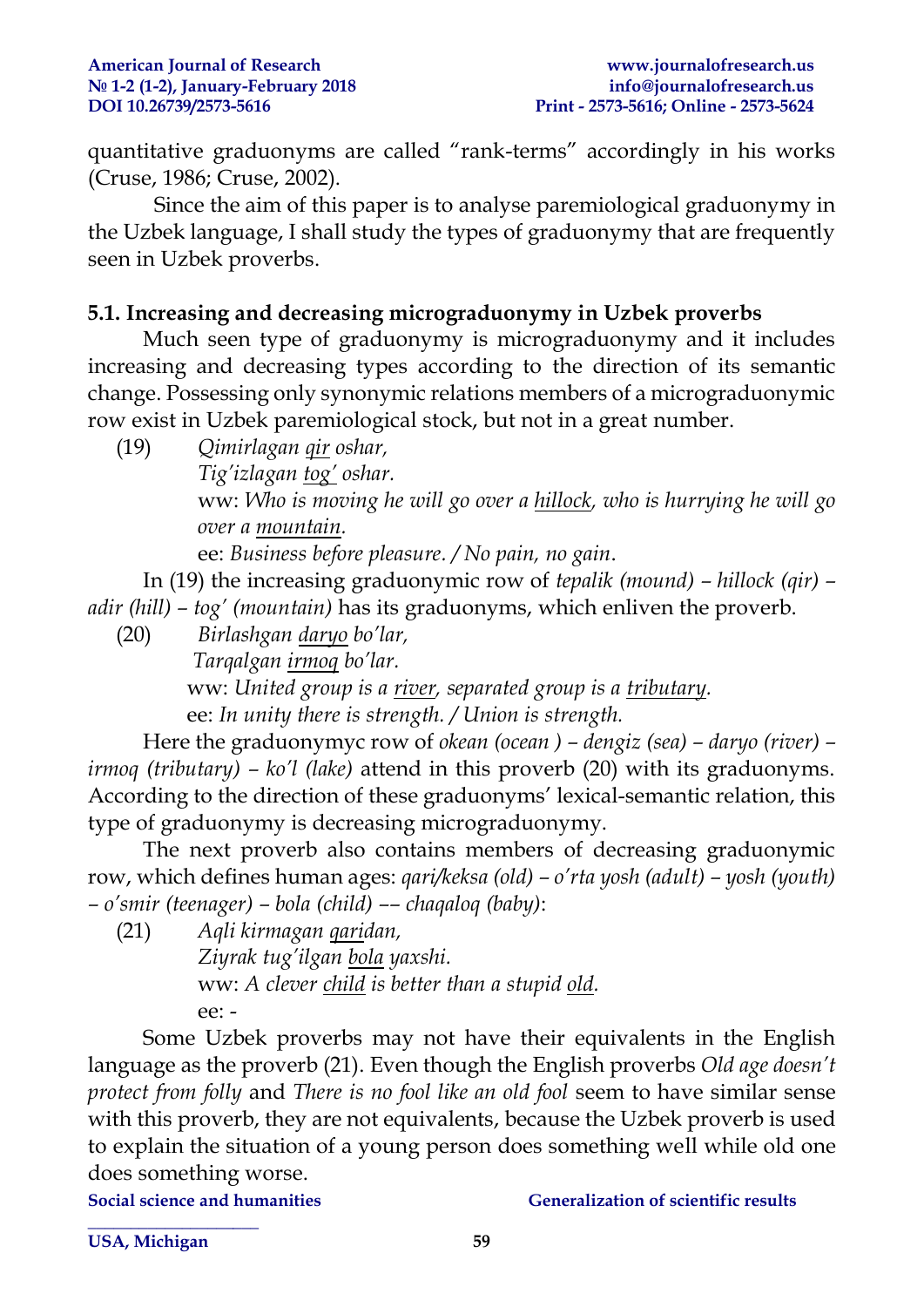The following Uzbek proverb and its equivalent in English show obviously that paremiological heritages are the reflections of national customs and traditions (an Uzbek man usually meets with a girl's mother before getting married with that girl):

(22) *Onasini ko'rib, qizini ol.*  ww: *Before getting married with a girl, meet with her mother.* ee: *Like father, like son.*

The decreasing micrograduonymy of this proverb (22) defines family relationships: *buva/buvi (grandparent/grandfather/grandmother) – ota/ona (parent/father/mother) – bola/farzand/o'g'il/qiz (child/son/daughter) – nevara (grandchild/grandson/granddaughter) – evara (great-grandchild/greatgrandson/great-granddaughter).* Furthermore, its English equivalent also possesses members of this decreasing graduonymy.

Although a number of Uzbek proverbs own increasing or decreasing micrograduonymy, it is not frequent to find their English equivalents having graduonyms in their contents, moreover, several Uzbek proverbs with micrograduonymic members lack their English equivalents.

# **5.2. Macrograduonymy in Uzbek proverbs**

Almost all polar antonyms, and some overlapping and equipollent antonyms constitute graduonymic rows, which are called macrograduonymic rows: *long – normal – short, wide – normal – narrow, high – middle – low, heavy – normal – light, small – medium – big* (polar antonyms)*; good – normal – bad* (overlapping antonyms)*; boiling – hot – warm – cool – cold – freezing* (equipollent antonyms, here *boiling* and *freezing, hot* and *cold, warm* and *cool* are antonyms).

A macrograduonymic row has two types: **unextended** and **extended**. An unextended macrograduonymic row includes three members, which are two antonymous words and one dominant word: *small – medium – big, hot – normal – cold* and extended macrograduonymic row owns more than three members, which are three or more antonymous words: *tiny – small – medium – big – enormous – gigantic, boiling – hot – warm – cool – cold – freezing*.

(23) *Aqllining qadri ahmoqning oldida bilinar.* ww: *A wise man's value is felt when you are with a fool.* ee: -

The proverb (23) has the members of this extended macrograduonymic row: *telba (asinine, stupid) – nodon (stupid, silly) – ahmoq (absurd, fool) – tentak (fool) – go'sxo'r (crazy) – aqlli (clever, wise) – zehnli (canny, sensible) – oqil (wise) – dono (brilliant, wise)*.

**Social science and humanities Generalization of scientific results** (24) *Avval o'yla, keyin so'yla.*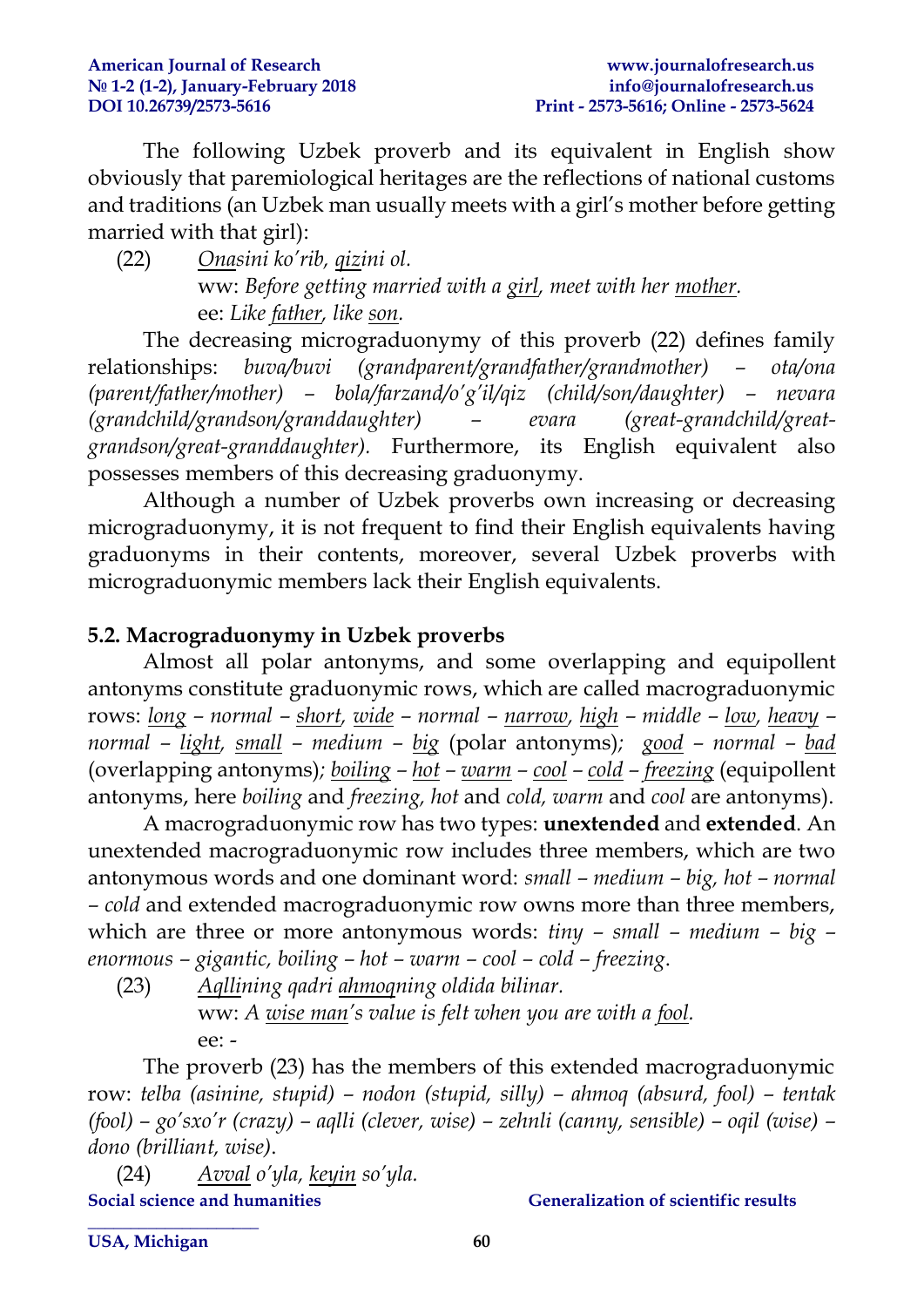ww=ee: *First think, then speak.*

There are members of the unextended macrograduonymic row *avval/oldin (first, before, in past) – hozir (now, nowadays) – keyin/so'ngra (then, after, in future)* in both Uzbek proverb and its English equivalent.

## **5.3. Quantitative graduonymy in Uzbek proverbs**

The phenomenon of graduonymy reflects quantity and quality of notions and things in its sense. Therefore, quantitative graduonymy is the biggest type of graduonymy and one can meet a lot of examples for this kind of graduonyms in proverbial stock of any natural language.

Quantitative graduonyms include all types of numbers (*one, two, three, four, five,…; first, second, third, fourth, fifth,…; one-sevenths, two-sevenths, threeseventh, four-seventh, five-seventh,…*; etc.), units of measurement (*centimetre, meter, kilometre,…; ell, meter, inch…; gram, pound, kilogram, tonne,…*; etc.), currencies and units of money (*pound (sterling), crown, shilling, pence*; etc.), quantitative adverbs (*once, twice, thrice; firstly, secondly, thirdly,…*; etc.), quantitative nouns (*quarter, half, whole; twins, triplets, quadruplets, quintuplets,…; triangle, square, pentagon, hexagon,…*; etc.), quantitative adjectives and verbs (*single, double, triple, quadruple, quintuple,…*; etc.) and other lexical items having quantitative meaning.

Quantitative graduonyms are seen in proverbs that belongs to almost all themes of Uzbek proverbs.

(25) *Bir kalla – kalla, Ikki kalla – tilla.* ww: *One head – head, two heads – gold.* ee: *Two heads are better than one.*

Although Uzbek and English nations are not genetically related, there are some proverbs having both semantic and structural resemblance in these nations' languages as the proverb (25) and its English equivalent. However, they are not many.

A great amount of Uzbek proverbs contains quantitative graduonyms, and some of them are examined in this work as examples:

(26) *Oltmishingda olma eksang,*

*Yetmishingda yemishin yersan.*

ww: *If you plant an apple tree when you are sixty years old, you will eat its harvest when you are seventy years old.*

ee: -

**\_\_\_\_\_\_\_\_\_\_\_\_\_\_\_\_\_\_\_\_** 

(27) *Bir kalning hiylasi qirq kishini charchatar.* ww: *One bald man's slyness will make forty men tired.* 

**Social science and humanities Generalization of scientific results**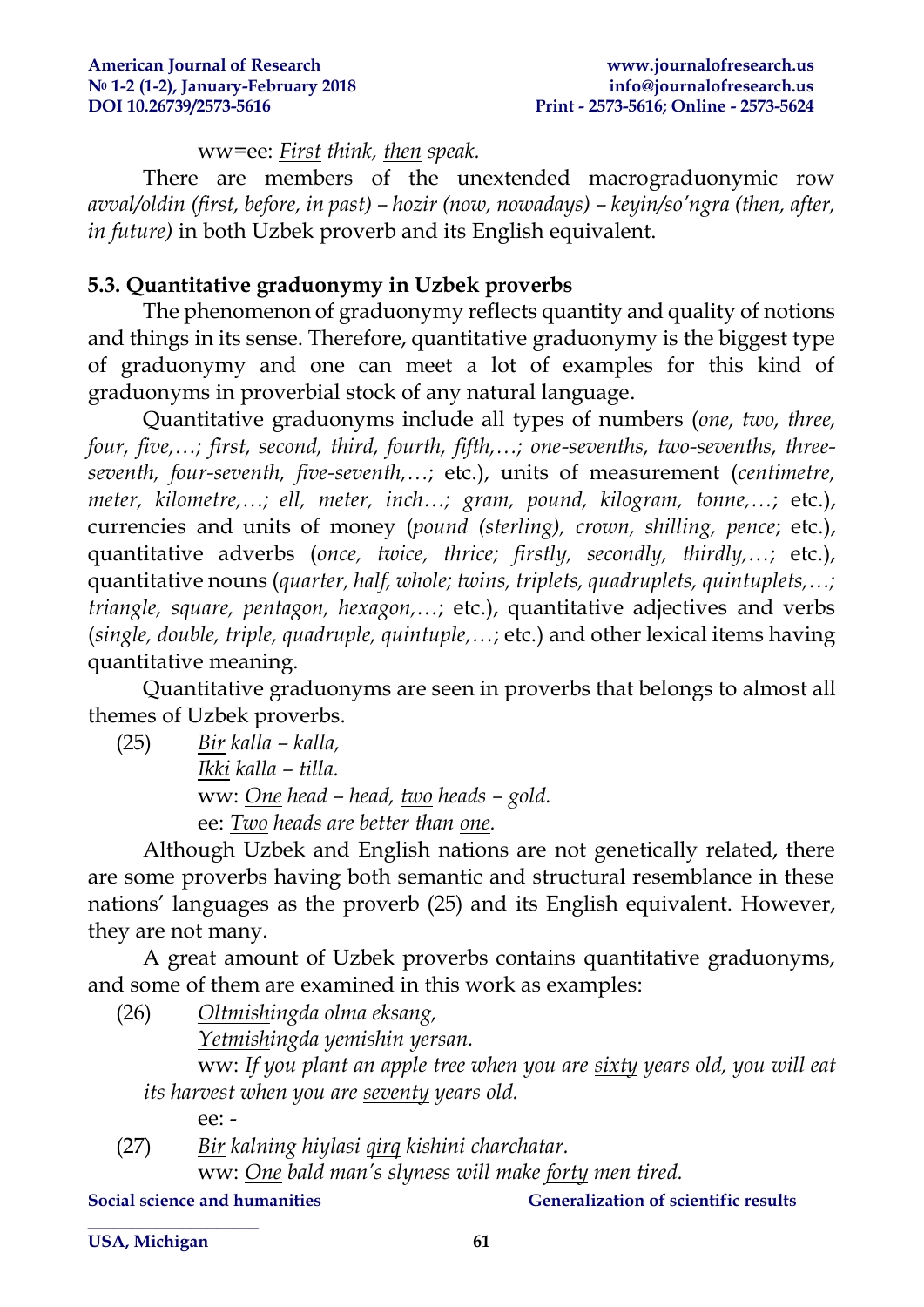ee: *One scabby sheep will mar a whole flock.*

- (28) *O'g'rining o'zi – bitta, ko'zi yuzta.* ww: *A thief – one man, he has hundred eyes.* ee: *A thief passes for a gentleman when stealing has made him rich.*
- (29) *Ming yovdan bir dushman yomon.* ww: *One enemy is worse than thousand foes.* ee: *Of two evils choose the least.*

(30) *Ayol so'm qilar, erkak – chaqa.* ww: *A woman makes soums (Uzbek currency), a man makes copper coins*

or *A woman makes pounds, a man makes pennies*. ee: -

The sense of the proverb (30) is directly connected with the Uzbek family tradition: a man works and earns money while his wife keeps and spends it for his family household without wastefulness; therefore, this proverb says a man cannot save money as a woman does.

- (31) *Yaxshi otga bir qamchi, Yomon otga ming qamchi.* ww: *A good horse deserves one beat, a bad horse deserves thousand beats.* ee: *A good dog deserves a good bone.* (32) *Do'st ming bo'lsa ham – oz,*
- *Dushman bir bo'lsa ham – ko'p.* ww: *Even you have thousand friends, it is few, Even you have one enemy, it is many.* ee: *There is no little enemy.*

The proverbs (31) and (32) keeps two types of graduonymy in their contents: macrograduonymy *(yaxshi (good) – o'rtacha (normal, average) – yomon (bad); do'st (friend) – tanish/birodar (familiar person) – dushman (enemy); ko'p (many/much) – yetarli (enough, normal) – kam (few/little))* and quantitative graduonymy (*bir (one) –…– ming (thousand))*.

# **5.4. Cyclic graduonymy in Uzbek proverbs**

**\_\_\_\_\_\_\_\_\_\_\_\_\_\_\_\_\_\_\_\_** 

**Social science and humanities Generalization of scientific results** As Djumabaeva cites in cyclic graduonymy graduonyms' direction is round and cyclic, they possess one beginning or ending point for a certain event or notion, but members of a cyclic graduonymic row cannot be antonymous to each other (Djumabaeva, 2014). They are usually adverbs and nouns defining time (*Sunday – Monday – Tuesday – Wednesday – Thursday – Friday – Saturday; spring – summer – autumn/fall – winter; morning – afternoon – evening – night; east – south – west – north; day – week – month – year – century; yesterday – today – tomorrow; etc.*) and adjectives naming colours (*brown – orange*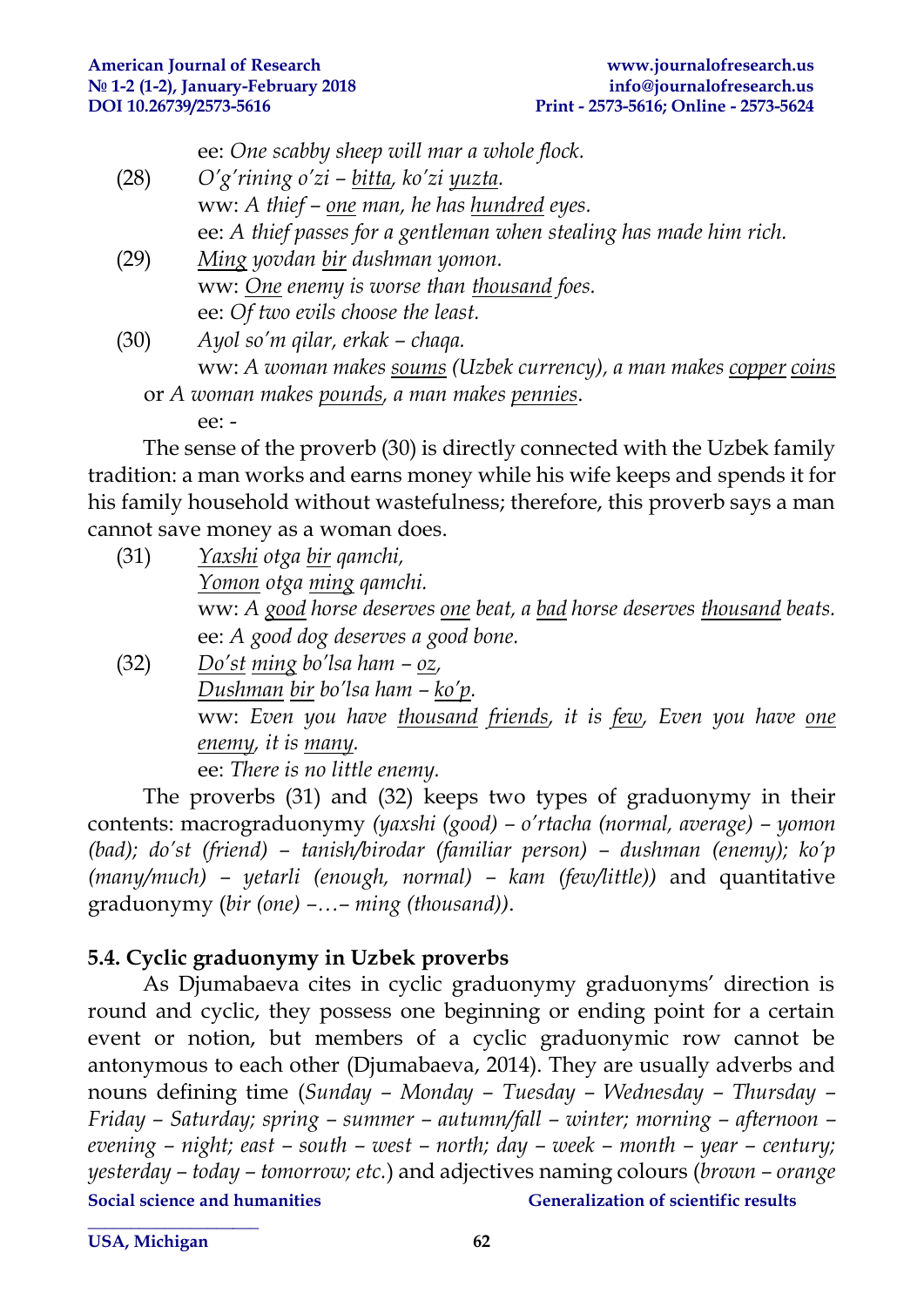*– red – yellow – green – blue – purple – pink – …*). They are also frequently found in Uzbek proverbs:

(33) *Dangasaning ishi bitmas, Yoz kelsa ham qishi bitmas.* ww: *A lazy man's work never ends, though summer comes, his winter does not end (he considers it is winter and it is not time to work even it is summer)*

ee: *A lazy sheep thinks its wool heavy.*

- (34) *Yoz bo'yi yotar, Qish bo'yi qotar.*  ww: *He lies during summer, freezes during winter.* ee: *Idleness rusts the mind.*
- (35) *Bugun yupun, ertaga butun.* ww: *Today shabby, tomorrow well-dressed.* ee: *Feast today, fast tomorrow.*

The Uzbek proverb (35) means that if you keep what you have today, you get more things tomorrow. Its English equivalent says if you spend all what you have today, you get nothing tomorrow. However, they have same theme and meaning, besides, same graduonyms.

(36) *Bugungi ishni ertaga qo'yma.*

ww=ee: *Never put off till tomorrow what you can do today.*

The proverb (36) and its English equivalent are same both structurally and semantically.

The following Uzbek proverbs' equivalents do not exist in the English language:

(37) *Jumadan umiding bo'lsa, Payshanbadan harakat qil.*

ww: *If you expect something from Friday, begin your attempt on Thursday.*

ee: -

(38) *Palov desang, payshanbaga, Do'lma desang, dushanbaga.* ww: *Eat pilaf on Thursday, eat dolma on Monday.* ee: -

Containing culturemes *pilaf* (palov – famous Uzbek national dish) and *dolma* (do'lma – Uzbek national dish), the proverb (38) reflects the Uzbek tradition that the Uzbek eat pilaf usually on Thursday and dolma on Monday.

(39) *Kuzning bir kuni qishning bir oyini boqar.* ww: *One day of autumn feeds one month of winter.*  ee: -

**\_\_\_\_\_\_\_\_\_\_\_\_\_\_\_\_\_\_\_\_** 

#### **Social science and humanities Generalization of scientific results**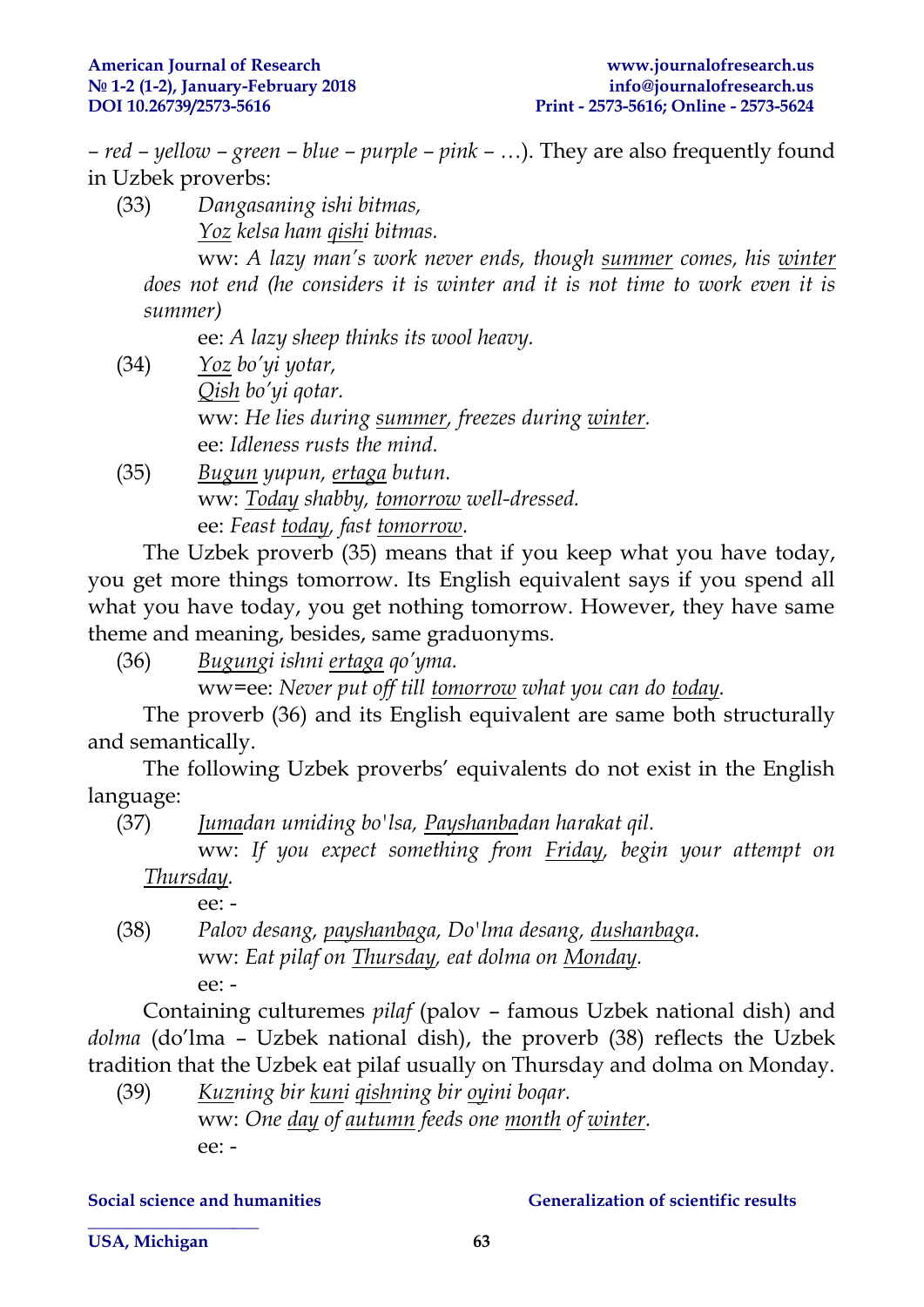The proverb (39) means that if you harvest one day in autumn then you eat it during one month in winter. Besides, this proverb carries the members of two cyclic graduonymic rows: *autumn – winter – spring – summer* and *day – week – month – year – century.* 

Considerable number of cyclic graduonymy exist in Uzbek proverbial stock and they give semantic colour to the proverbs as well.

# **5.5. Unique graduonymic rows in Uzbek proverbs**

Unique graduonymy is a semantic paradigm that equivalents of its graduonyms of one language do not exist fully in other languages. Djumabaeva conveys this type of graduonymy and gives examples for unique graduonymy from the English language: *baby – twins – triplets – quadruplets – quintuplets – sexduplets* (only *baby* and *twins* have Uzbek equivalents: *baby – chaqaloq* and *twins – egizaklar* , other graduonyms of this row are translated into Uzbek with giving explanations including two or more words, which cannot be graduonyms) (Djumabaeva, 2014).

The Uzbek language also possesses unique graduonymic rows, particularly, unique graduonyms are also seen in the contents of Uzbek proverbs that most of them do not have English equivalents as following ones:

(40) *Kaltak o'qtalganga cho'qmor ko'tar.*

ww: *If someone hits you with a stick, hit him with a big stick.*

Unique graduonymic row: *kaltak* (stick) – *cho'qmor* (big special stick used for hitting in wars) – *to'qmoq* (cudgel, bigger than chokmor) – *shashpar* (wooden cudgel with iron tip used for hitting in wars, bigger than cudgel) – *gurzi* (wooden or metal arm with wide round tip usually with sharp arrow-head, bigger than shashpar). These lexemes reflect Uzbek war arms as culturemes. The proverb (40) states that if someone does bad things to you, punish him as for he should understand his guilt.

(41) *Alp – enadan, tulpor – biyadan.*

ww: *A woman gives a birth to a strong man, a mother horse gives a birth to a fast horse.*

Unique graduonymic row: *qulun* (1 year old colt) – *toy/toychoq* (2 years old colt) – *do'non* (3 years old colt) – *ayg'ir* (young male horse)/*baytal* (filly) – *biya* (mother horse)/*tulpor* (fast horse). The most Uzbek men use horses in everyday life; they like and keep this domestic animal in their yards or farms. That is why they use different words to name different ages and sex of a horse. The proverb (41) says that no one comes from the sky, women give birth and grow anyone whether he is strong or weak, therefore we should respect and take care our mothers.

**\_\_\_\_\_\_\_\_\_\_\_\_\_\_\_\_\_\_\_\_** 

#### **Social science and humanities Generalization of scientific results**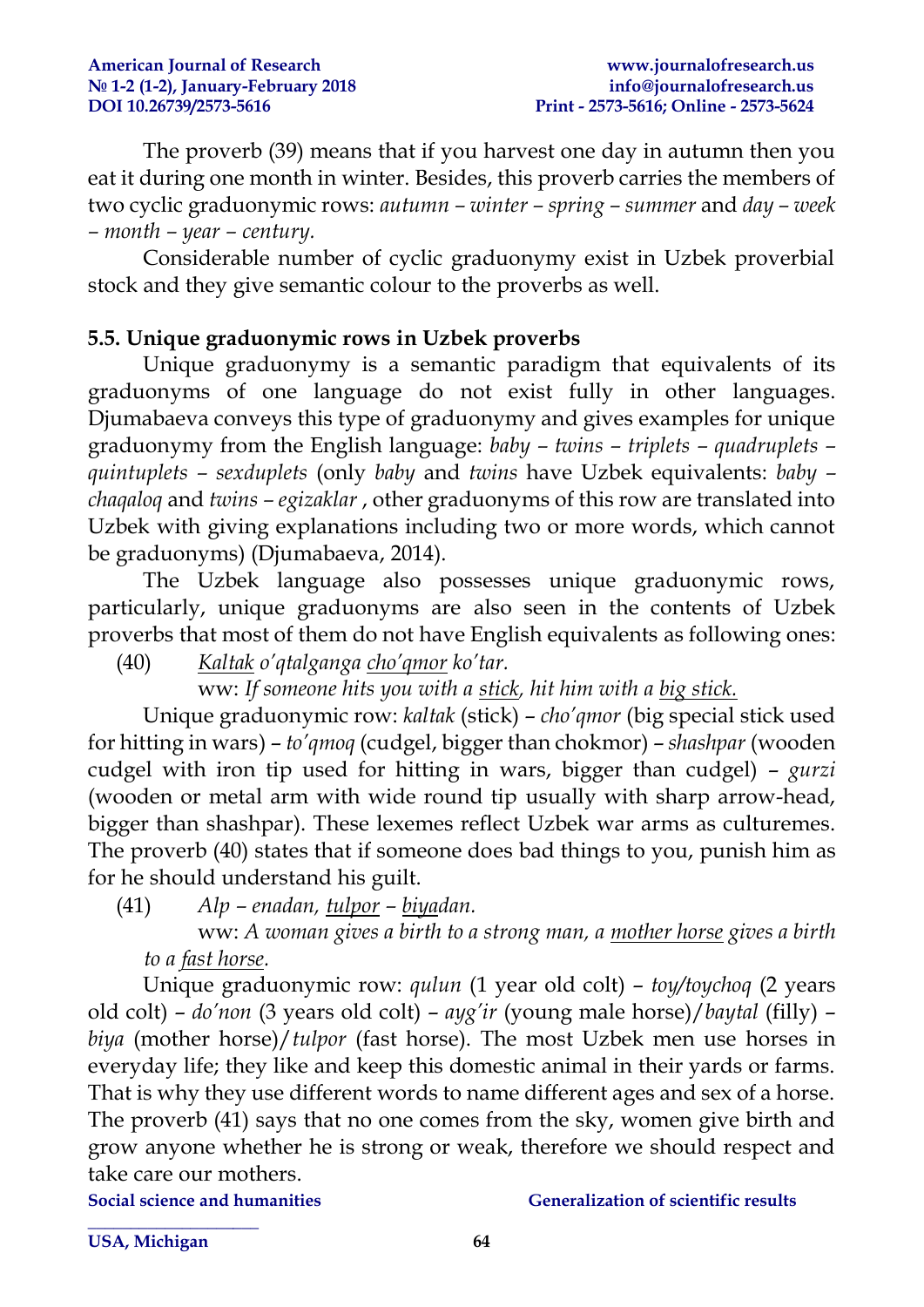$(42)$  *Osh – avliyo, non – payg'ambar.* ww: *Pilaf – saint, bread – prophet.*

Unique graduonymic row: *mulla* (mullah, Islamic religious teacher) – *imom* (imam, Islamic religious leader) – *avliyo* (Islamic religious saint) – *payg'ambar* (Islamic religious prophet). Because of the religion of the Uzbek nation several Uzbek proverbs contains Islamic religious words and phrases as the proverb (42). The proverb is about valuing food like valuing saints and prophets, and not wasting it. In Uzbek culture bread is the dearest food and pilaf is the most favourite dish.

(43) *Qirq igna bir juvoldiz bo'lmas.* ww: *Forty needles cannot be one juvoldiz.*

Unique graduonymic row: *igna* (needle) – *juvoldiz* (thick bent needle used for sewing a sack) – *bigiz* (large needle with a thick handle and a sharp-pointed hook and used for sewing shoes). Using the types of needles metaphorically in the Uzbek proverb (43), it mentions that some people and things are not substitutable. For instance, no one can substitute parents' love or nothing can substitute the sun, etc. Furthermore, this proverb also owns quantitative graduonyms (*forty* and *one*) in its content.

This type of graduonymy is found but not frequently in the paremiological stock of the Uzbek language. One should be familiar with Uzbek lifestyle, traditions and culture to understand the sense of proverbs with unique graduonyms.

### **6. Conclusion**

Summing up this paper, graduonymy as a universal phenomenon of general linguistics has a considerable role in semantics, especially, in the semantics of paremiology. Having investigated paremiological graduonymy in the Uzbek language with holistic and componential analyses, I note that studying graduonymic relations of proverbs provides valuable results about the semantics of paremiology.

**Social science and humanities Generalization of scientific results \_\_\_\_\_\_\_\_\_\_\_\_\_\_\_\_\_\_\_\_**  Moreover, componential analysis gives more concrete solutions for disclosing the issue of paremiological graduonymy than the holistic one. In this research I have analysed 644 Uzbek proverbs having graduonyms in their contents: 275 (43%) of them contain quantitative graduonyms, 127 (20%) of them contain micrograduonyms, 80 (12%) of them have cyclic graduonyms, 74 (11%) of them have macrograduonyms, 56 (9%) of them have unique graduonyms, and 32 (5%) of them contain two or more different types of graduonyms in a proverb content. Considering these results, I conclude, Uzbek proverbial stock reflects all types of graduonymy in its content; moreover, the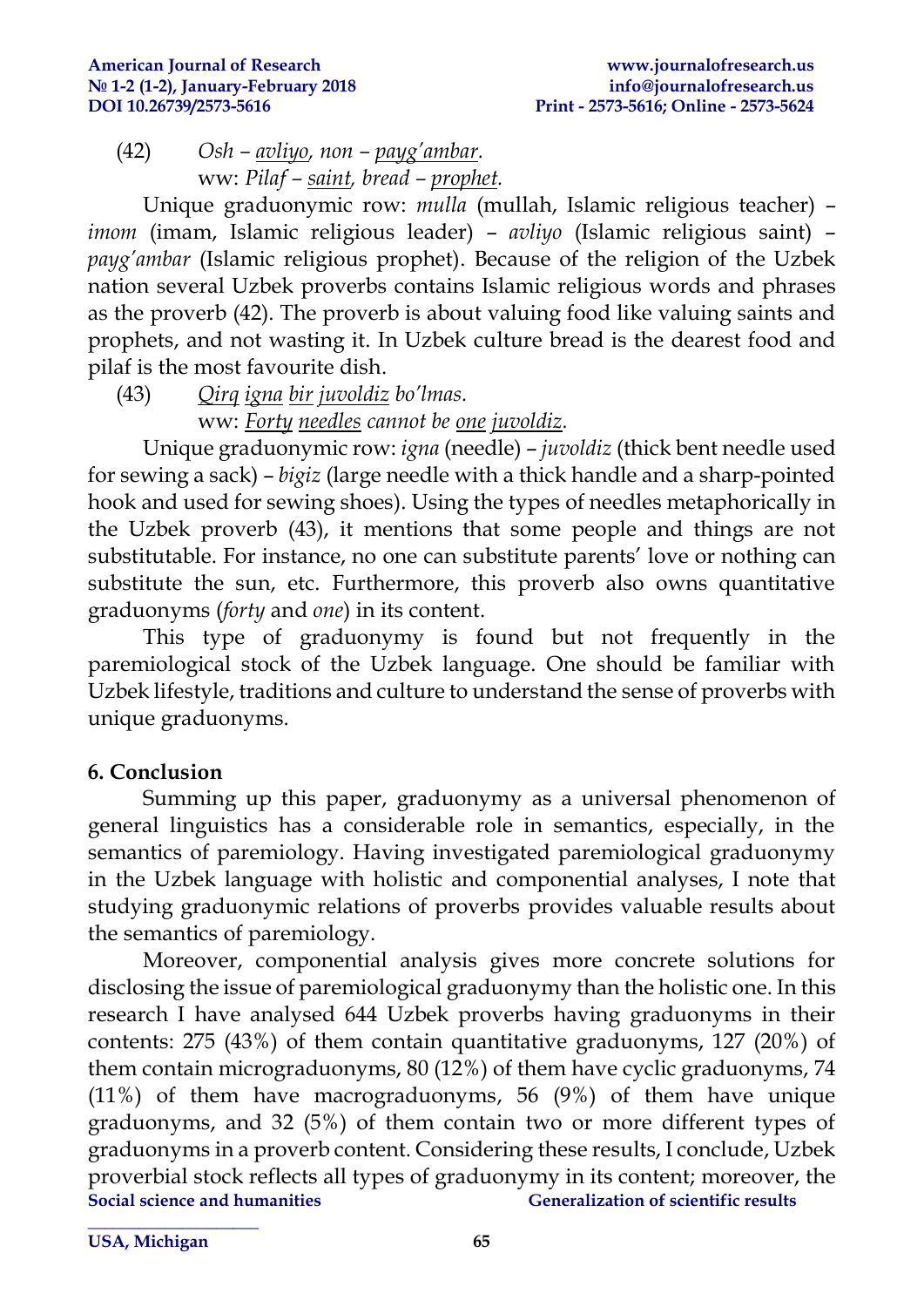most frequent type of graduonymy in the contents of proverbs is quantitative graduonymy, and the least frequent type is unique graduonymy accordingly. Although all proverbs of a language express the nation's culture that owns the language, proverbs having unique graduonyms show the nation's lifestyle, traditions and culture more obviously.

There are not always English equivalents for Uzbek proverbs; so, some of Uzbek proverbs having graduonyms in their contents do not have their equivalents in English, too. Even if their English equivalents exist, few of those equivalents keep graduonyms in their contents. However, graduonyms in proverbial structures enliven the meaning and emotionality of proverbs and make them touchable, effective, poetic and colourful from the semantic point of view.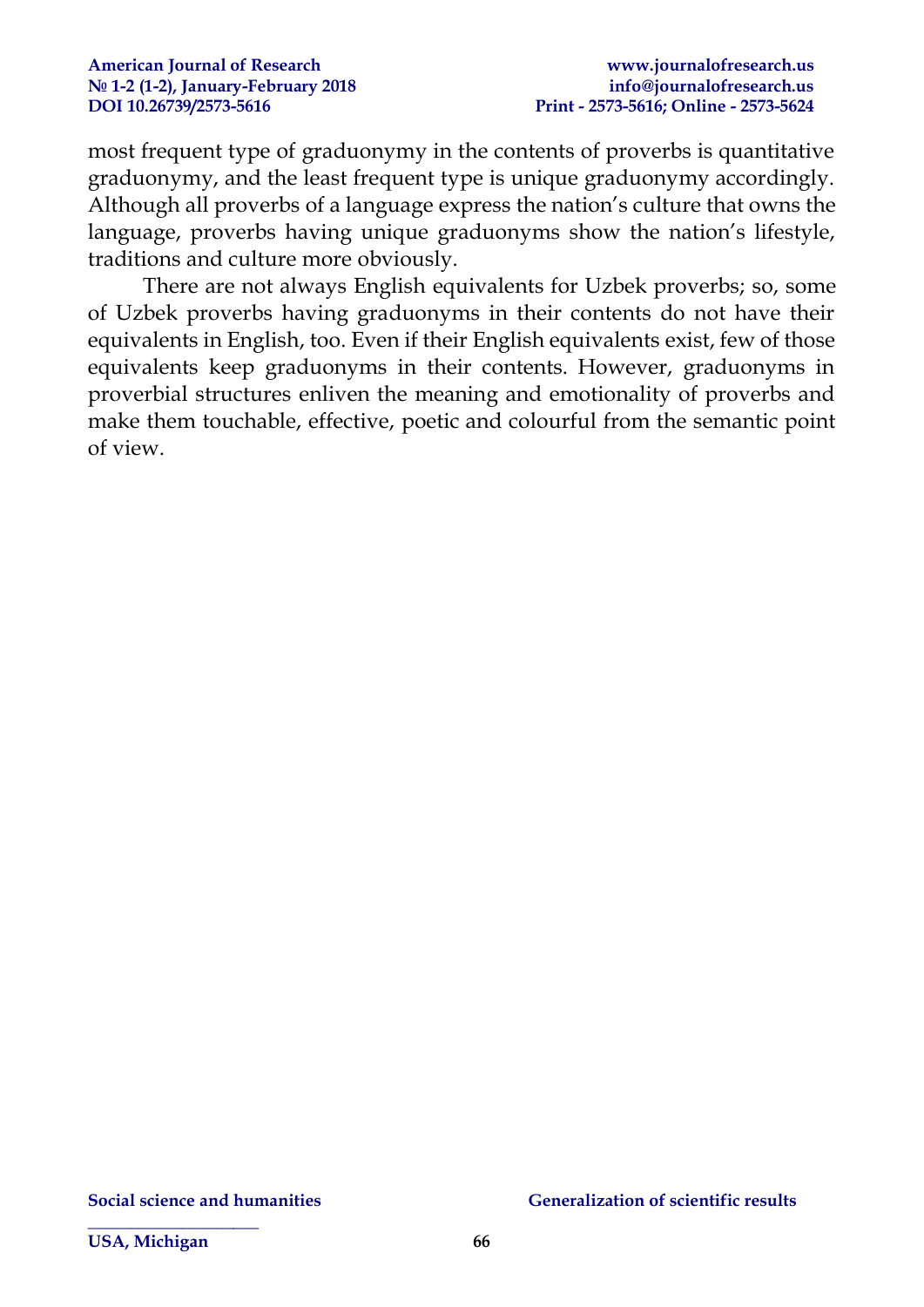#### **References:**

Abdullaeva, N.E. (2017): English Proverbs with Graduonyms. European Research: Innovation in Science, Education and Technology, 10(33): 51-53.

Allan, K. (2006): Natural Language Semantics. Oxford: Blackwell Publishers, pp. 1-3.

Arifjonova, Sh.G. (1996): Lexical Graduonymy in the Uzbek Language (O'zbek tilida lug'aviy graduonimiya). Bukhara: Bukhara, pp. 30-38.

Begmatov, E., Nematov, H., Rasulov, R. (1989): Lexical Microsystem and its Research Methods (Leksik mikrosistema va uning tadqiq metodikasi). O'zbek tili va adabiyoti, 6: 35-40.

Berdiyorov, H., Rasulov, R. (1984): Paremiological Dictionary of the Uzbek Language (O'zbek tilining paremiologik lug'ati). Tashkent: O'qituvchi.

Bierwisch, M. (1989): The Semantics of Gradation. In: Bierwisch, Lang E (eds) Dimensional Adjectives: Grammatical Structure and Conceptual Interpretation. Berlin: Springer, pp. 72-75.

Bozorov, O. (1995): Graduonymy in the Uzbek language (O'zbek tilida darajalanish). Tashkent: Fan, pp. 34-35.

Coinnigh, M.M. (2014): Structural Aspects of Proverbs. In: Gotthardt HH, Varga MA (eds) Introduction to Paremiology: A Comprehensive Guide to Proverb Studies. Warsaw/Berlin: De Gruyter Open, pp. 113-132.

Cruse, D.A. (1986): Lexical Semantics. Cambridge: Cambridge University Press, pp. 183-200.

Djumabaeva, J. (2014): Lexical Graduonymy in the Uzbek and English languages (O'zbek va ingliz tillarida leksik graduonimiya). Tashkent: Mumtoz so'z, pp. 6-30.

Djumabaeva, J. (2016a): Lexical and Stylistic Graduonymy in the Uzbek and English languages (O'zbek va ingliz tillarida leksik hamda stilistik graduonimiya). Tashkent: Mumtoz so'z, pp. 10-24.

Djumabaeva, J. (2016b): Graduonymy as a Semantic Phenomenon in Uzbek Linguistics. Arts and Social Sciences Journal, 7: 208. doi:10.4172/2151- 6200.1000208.

Doyle, Ch.C. (2014): Proverbs in Literature. In: Gotthardt HH, Varga MA (eds) Introduction to Paremiology: A Comprehensive Guide to Proverb Studies. Warsaw/Berlin: De Gruyter Open, pp. 262-273.

Dundes, A. (1975): On the Structure of the Proverb. Proverbium, 25: 961- 973.

Ďurčo, P. (2014): Empirical Research and Paremiological Minimum. In: Gotthardt HH, Varga MA (eds) Introduction to Paremiology: A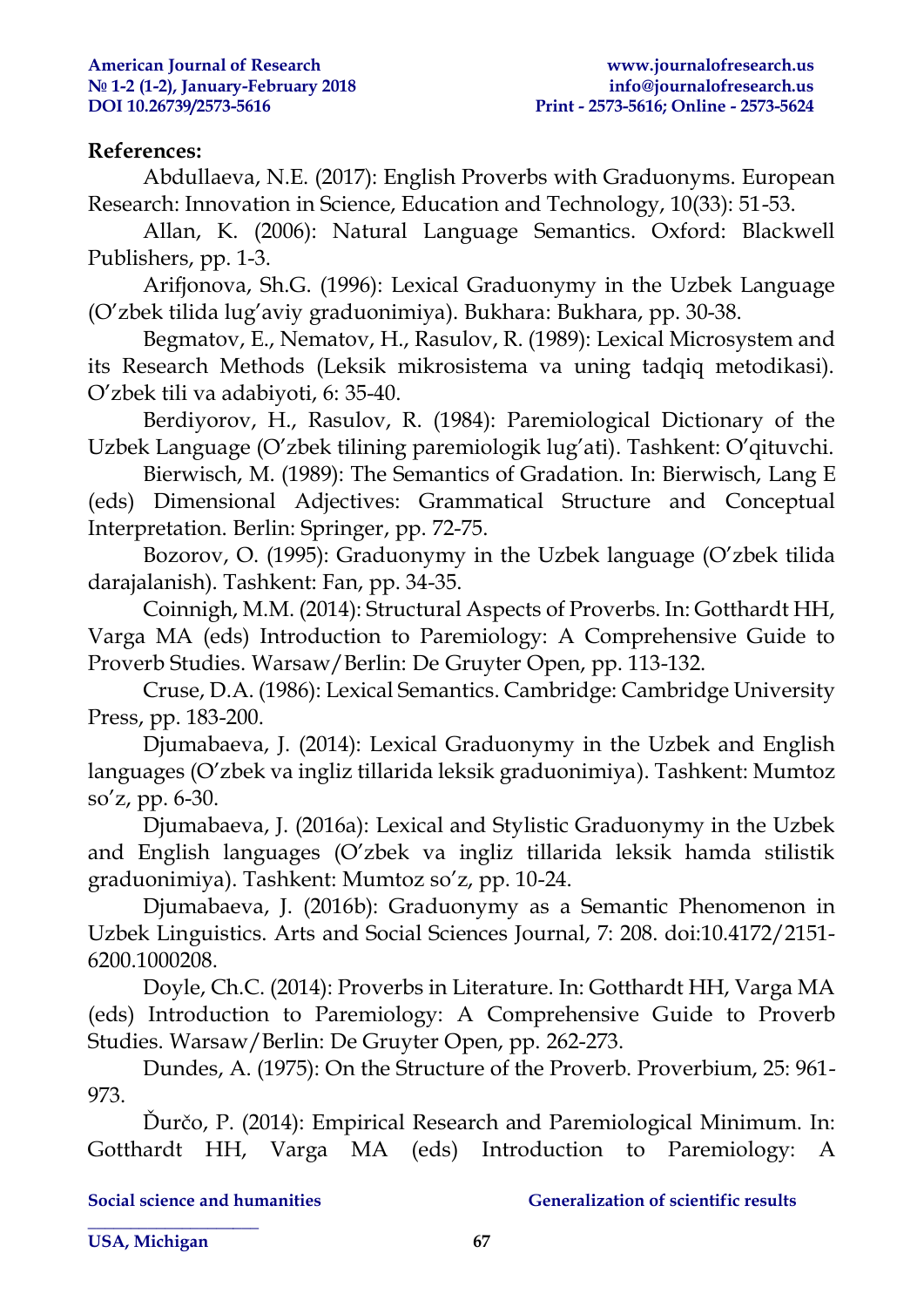Comprehensive Guide to Proverb Studies. Warsaw/Berlin: De Gruyter Open, pp. 183-201.

Fielder, S. (2014): Proverbs and Foreign Language Teaching. In: Gotthardt HH, Varga MA (eds) Introduction to Paremiology: A Comprehensive Guide to Proverb Studies. Warsaw/Berlin: De Gruyter Open, pp. 294-311.

Galperin, I.R. (1971): Stylistics. Moscow: Visshaya shkola, p. 220-221.

Giyasov, S. (1986): Semic Analysis of Subjective Marking Adjectives in the Uzbek Language (O'zbek tilida subyektiv baho sifatlarining semik tahlili). O'zbek tili va adabiyoti, 2: 28-32.

Grzybek, P. (2014): Semiotic and Semantic aspects of the Proverb. In: Gotthardt HH, Varga MA (eds) Introduction to Paremiology: A Comprehensive Guide to Proverb Studies. Warsaw/Berlin: De Gruyter Open, pp. 69-81.

Jacobson, R., Fant G.M., Khalle, M. (1962): Introduction to the Analysis of Speech (Введение в анализ речи). Новое в лингвистике, 2: 173-186.

Jesenšek, V. (2014): Pragmatic and Stylistic Aspects of Proverbs. In: Gotthardt HH, Varga MA (eds) Introduction to Paremiology: A Comprehensive Guide to Proverb Studies. Warsaw/Berlin: De Gruyter Open, pp. 133-158.

Karomatova, K.M., Karomatov H.S. (2000): Proverbs, Maqollar, Пословицы. Tashkent: Mehnat.

Katsnelson, S.D. (1965): The Contents of Words, meaning and sense (Содержание слова, значение и обозначение). Moscow: Наука, pp. 81-83.

Kennedy, C., McNally, L. (2005): Scale Structure, Degree Modification and the Semantics of Gradable Predicates. Language, 81(2): 345-381.

Konstantinova, A. (2014): Proverbs in Mass Media. In: Gotthardt HH, Varga MA (eds) Introduction to Paremiology: A Comprehensive Guide to Proverb Studies. Warsaw/Berlin: De Gruyter Open, pp. 276-290.

Lauhakangas, O. (2014): Categorization of Proverbs. In: Gotthardt HH, Varga MA (eds) Introduction to Paremiology: A Comprehensive Guide to Proverb Studies. Warsaw/Berlin: De Gruyter Open, pp. 49-66.

Lewandowska, A., Antos, G. (2014): Cognitive Aspect of Proverbs. In: Gotthardt HH, Varga MA (eds) Introduction to Paremiology: A Comprehensive Guide to Proverb Studies. Warsaw/Berlin: De Gruyter Open, pp. 162-181.

Mieder, W. (2004): Proverbs: A handbook. Westport, Connecticut: Greenwood Press, p. 9